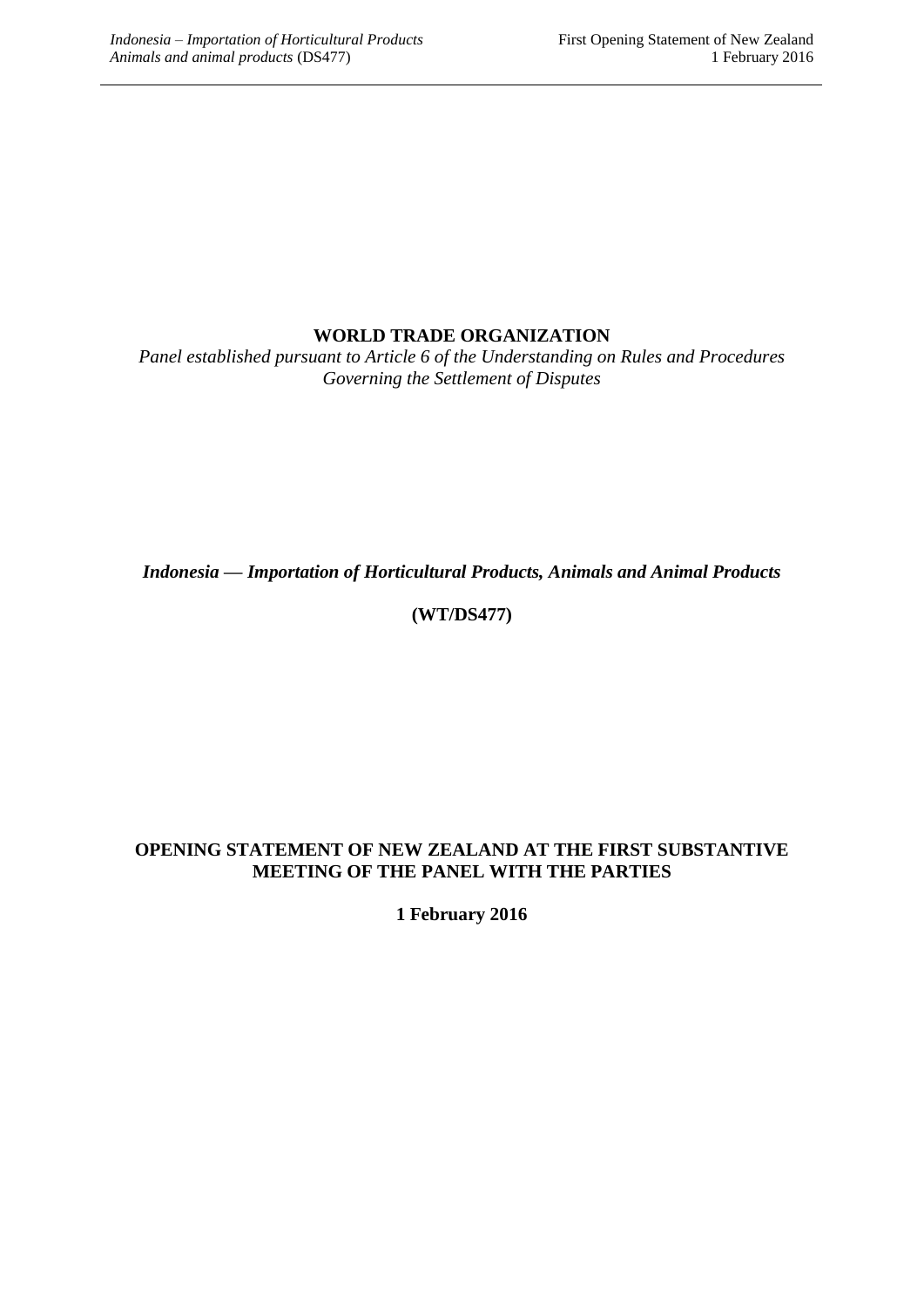# **I. INTRODUCTION**

1. Chairman, Members of the Panel, staff of the Secretariat. May I begin by offering New Zealand's sincere condolences to the Indonesian delegation following the recent terrorist attack in Jakarta. Indonesia and New Zealand are close friends, and the thoughts of the Government and people of New Zealand are with all those affected by this atrocity.

2. Even close friends can have an occasional disagreement. Today's hearing concerns Indonesian measures that restrict agricultural imports when domestic production is deemed sufficient to fulfil domestic demand.

3. Indonesia asserts in its first written submission that these restrictions have no "adverse impact on trade flows".<sup>1</sup> This could not be further from the truth. Since their introduction in 2010, the impact on agricultural imports has been real, is documented and is dramatic.

4. New Zealand appears before you today because we are a small country heavily reliant on our agricultural export sector. In 2010, Indonesia represented New Zealand's second largest market for beef and offal exports by volume.<sup>2</sup> Unfortunately, since the introduction of Indonesia's governmental restrictions, those exports have fallen 84 percent.<sup>3</sup> The accumulated, year-on-year, trade impact for our beef sector alone is now estimated to be between 0.5 and 1 billion New Zealand dollars.

<sup>&</sup>lt;sup>1</sup> See for example, Indonesia's first written submission, paras. 55, 78, 80, 84, 93, 141, 161.

<sup>&</sup>lt;sup>2</sup> Meat Industry Association (New Zealand), Statement in relation to Indonesia's beef import restrictions, 11 November 2015 (Meat Industry Association Statement) (Exhibit NZL-12).

<sup>&</sup>lt;sup>3</sup> Exhibit NZL-5.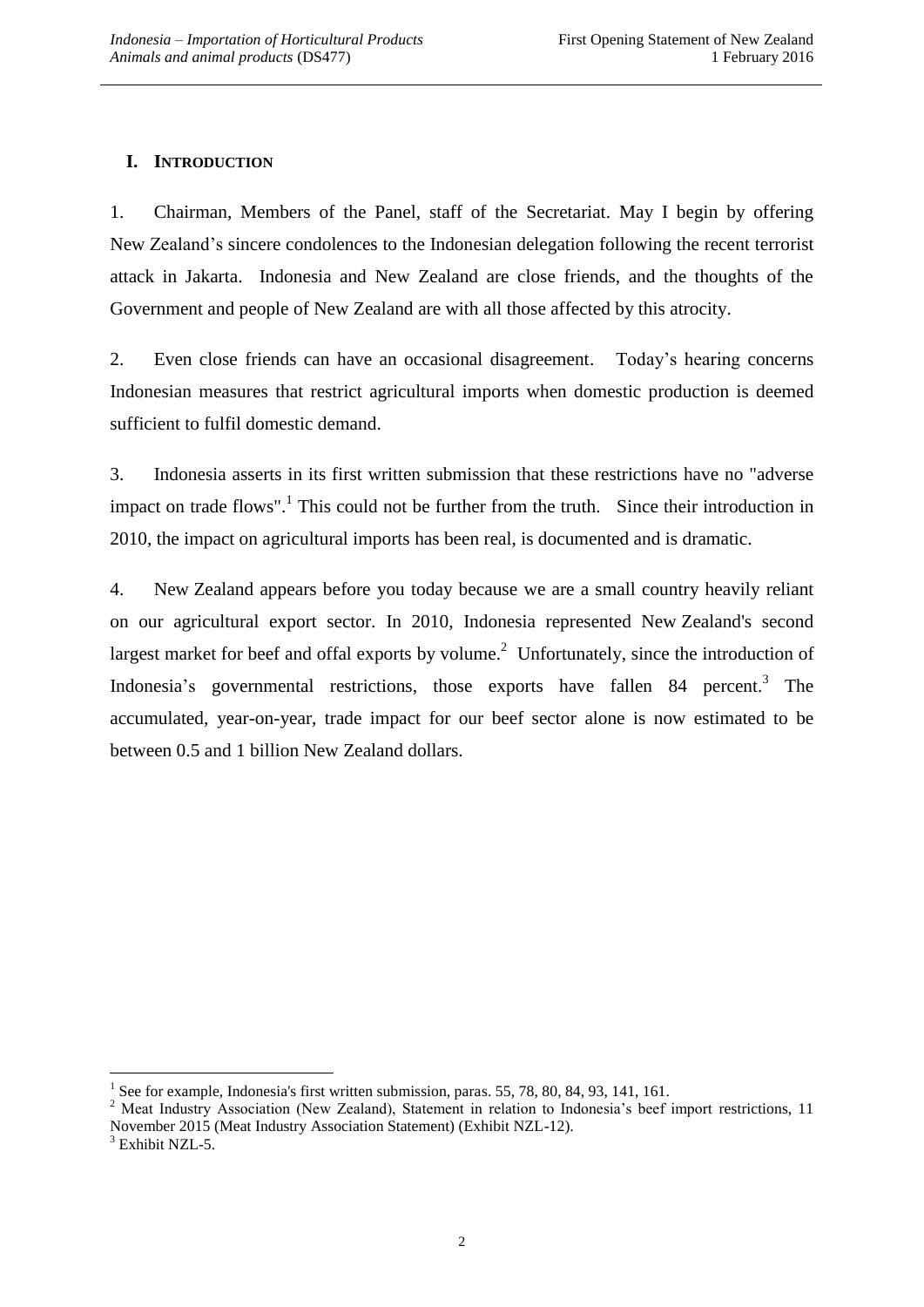

Fig 7: Source of data: Statistics New Zealand, accessed via Global Trade Atlas a[t www.gtis.com/gta](http://www.gtis.com/gta) (accessed 30 January 2016)

5. Figure 7, derived from uncontroversial *Global Trade Atlas* data, confirms this drop in New Zealand bovine exports. The steep decline from 2010 to 2013 is partly due to express quotas introduced by Indonesia during that time. You will also see that trade increased, marginally, in 2014 following an initial round of WTO dispute settlement consultations and the welcome removal of those quotas through *MOT 46/2013*. However, 2014 trade remained well down on 2010 volumes due to other restrictions that are still in force today. Unfortunately, trade again dropped substantially last year due to a new ban on all beef secondary cuts and an extension of the ban on offal as a result of *MOA 139/2014*.

6. This dispute is not just about New Zealand trade concerns. This is clear from the presence of our co-complainant the United States, and the third parties. *Global Trade Atlas*  data again confirms that the volume of beef and offal imports into Indonesia *from all countries* in the first six months of 2015 was a mere 34 percent of the volume imported over the same period in  $2010<sup>4</sup>$  Nor is this dispute just about beef. New Zealand and global horticultural exports to Indonesia have also been limited as a result of the restrictions challenged in this dispute.

7. The purpose of the World Trade Organization and these proceedings is to seek a positive and durable solution to trade disputes. Ultimately, and we say this to our colleagues from Indonesia who have travelled almost as far as us to be here today, a solution for

 $\overline{a}$ 4 "Indonesia Import Statistics From all countries 2010-2015" *Global Trade Atlas* (Exhibit NZL-4).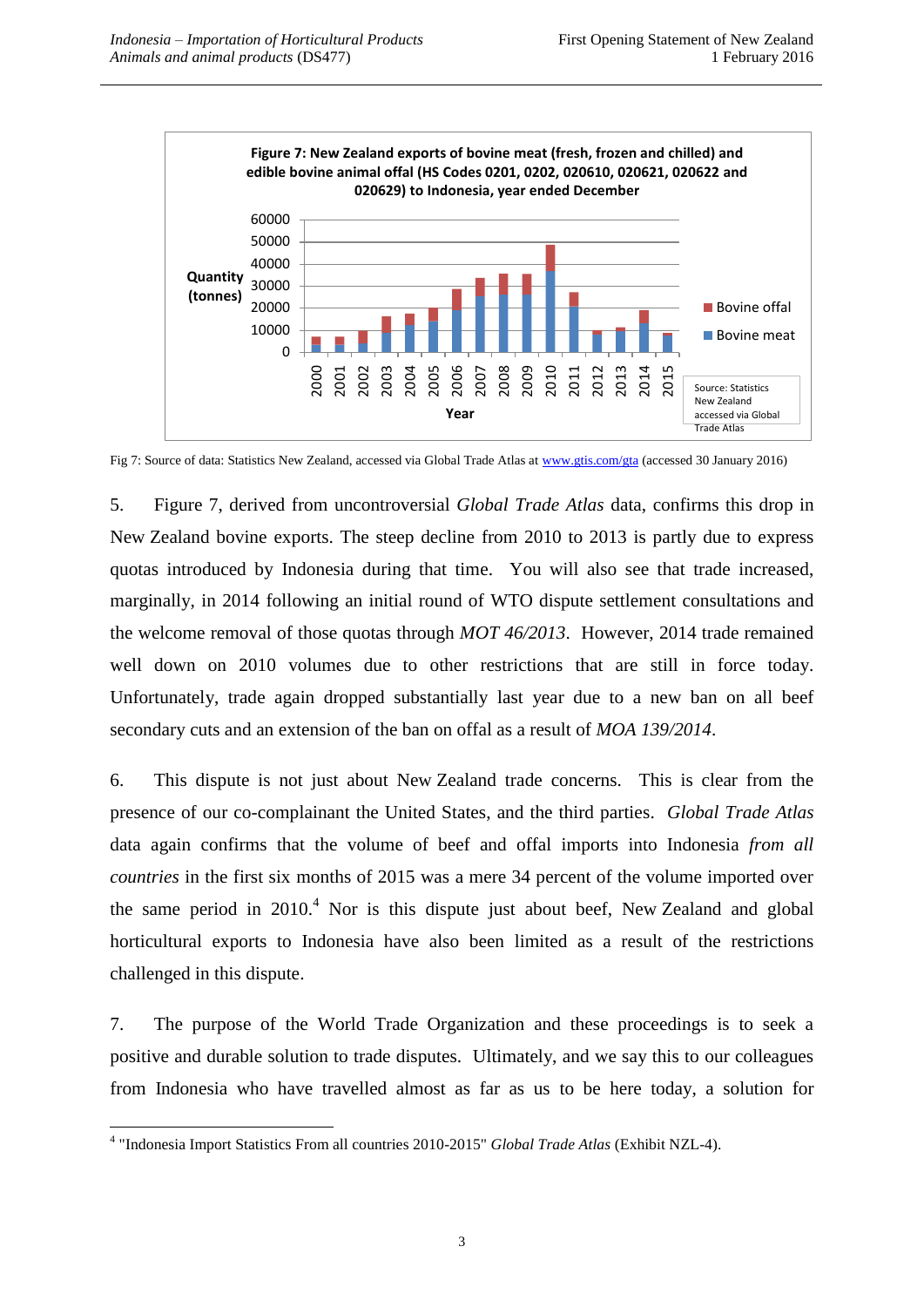New Zealand requires a predictable WTO-consistent import regime which would translate into increased trade volumes and a very different graph than the one presented here.

8. Indonesia submits that the restrictions it has introduced are part of a legitimate import licensing regime necessary to protect food safety, to facilitate halal requirements and for customs enforcement.<sup>5</sup> While New Zealand does not dispute the legitimacy of these objectives, indeed our export regime is structured to support these goals, the connection between these specific trade barriers and those objectives is tenuous.

9. It is worth recalling that the express purpose of the overarching Indonesian laws that underlie Indonesia's import regime is to prohibit agricultural imports when domestic supply is deemed sufficient to satisfy domestic demand. This objective is captured in the *Food Law* which provides that "Import of food can only be done if the domestic Food Production is insufficient*"*. 6 Similar provisions are included in Indonesian legislation governing animal products, horticultural products, and the protection of farmers.<sup>7</sup> Indeed, the Ministry of Agriculture beef self-sufficiency "road map" explicitly sets out Indonesia's desire to reduce beef imports to 10 percent of total consumption.<sup>8</sup>

10. These legislative provisions constitute import restrictions in their own right and are not, as Indonesia asserts, insignificant statements of "Indonesia's general commitment to food security".<sup>9</sup> Furthermore, this framework provides the legislative basis for discrete import licensing restrictions set out in a series of regulations. Tied together by this common objective of reducing imports to achieve "self-sufficiency", each component of Indonesia's licensing regime operates in a coordinated manner to limit imports.

11. The remainder of New Zealand's opening statement is structured as follows:

1. *First:* I will provide a succinct overview of the key components of the import licensing regimes challenged in this dispute in order to respond to the specific assertions made in Indonesia's first written submission; and

 $<sup>5</sup>$  Indonesia's first written submission, paras  $134 - 170$ ,  $186 - 188$ .</sup>

<sup>6</sup> Article 36(1), *Food Law* (Exhibit JE-2).

<sup>7</sup> Article 36B, *Animal Law Amendment* (Exhibit JE-5); Articles 14 and 36, *Food Law* (Exhibit JE-2); Articles 33and 88, *Horticulture Law* (Exhibit JE-1); and Article 30, *Farmers Law* (Exhibit JE-3).

<sup>8</sup> New Zealand's first written submission para. 24, footnote 31 ( Exhibit NZL-3).

<sup>&</sup>lt;sup>9</sup> Indonesia's first written submission, para. 161.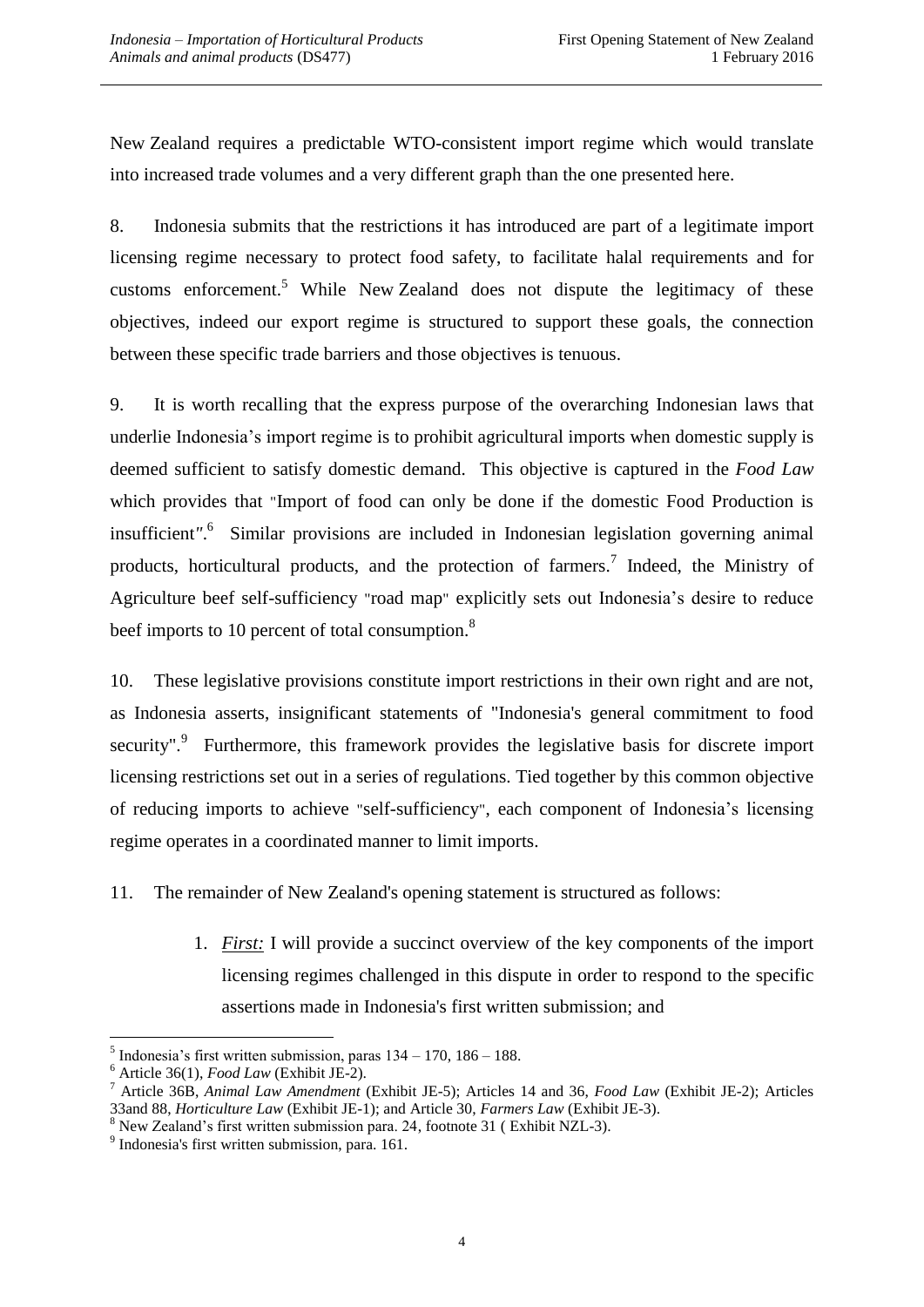2. *Second:* I will comment on four overarching issues raised by Indonesia in its submission.

### **II. INDONESIA'S IMPORT LICENSING REGIME FOR ANIMALS AND ANIMAL PRODUCTS**

12. Indonesia's import licensing regime for animals and animal products has the following key components:

# *1. Prohibition on imports*

13. *First,* Indonesia imposes a 'positive list' for certain animal products whereby all beef secondary cuts, most forms of bovine offal, and certain forms of bovine manufacturing meat are prohibited from importation.<sup>10</sup> The regulations are explicit: for these products, which do not appear in the lists in their appendices, importers cannot obtain Ministry of Agriculture Recommendations or Ministry of Trade Import Approvals.<sup>11</sup>

14. Indonesia asserts that "[i]t is simply untrue that only the animals and animal products listed in Appendix I and Appendix II of MOT 46/2013 are allowed to be imported into Indonesia. " <sup>12</sup> Unfortunately, in its submissions on this point, Indonesia omits *any* reference to the Ministry of Agriculture disciplines in *MOA 139/2014*. This regulation should not be ignored. New Zealand's first submission was explicit "*MOA 139/2014* and *MOT 46/2013* collectively prescribe a 'positive list' of the  $\ldots$  products that are permitted".<sup>13</sup> Specifically, Appendix I of *MOA 139/2014*, entitled "Bovine meat that can be imported into the territory of the Republic of Indonesia", sets out an exhaustive list of the permitted beef and offal imports.<sup>14</sup> Products not listed cannot obtain a MOA Recommendation or a MOT Import Approval.<sup>15</sup>

15. The *only* evidence cited by Indonesia in support of its claim that the "positive list" does not exist is trade data for live cattle imported under two HS Codes. HS Codes, it claims, are

<sup>&</sup>lt;sup>10</sup> New Zealand's first written submission, paras.  $30 - 35$ ,  $38 - 45$ , 131,  $309 - 312$ .

<sup>&</sup>lt;sup>11</sup> New Zealand's first written submission, para. 38 and footnotes  $63 - 65$ .

<sup>&</sup>lt;sup>12</sup> Indonesia's first written submission, para. 96.

 $13$  New Zealand's first written submission, para. 38 (emphasis added).

<sup>14</sup> Appendix I, *MOA 139/2014* (Exhibit JE-26).

<sup>&</sup>lt;sup>15</sup> New Zealand's first written submission, para. 38 and footnotes  $63 - 65$ .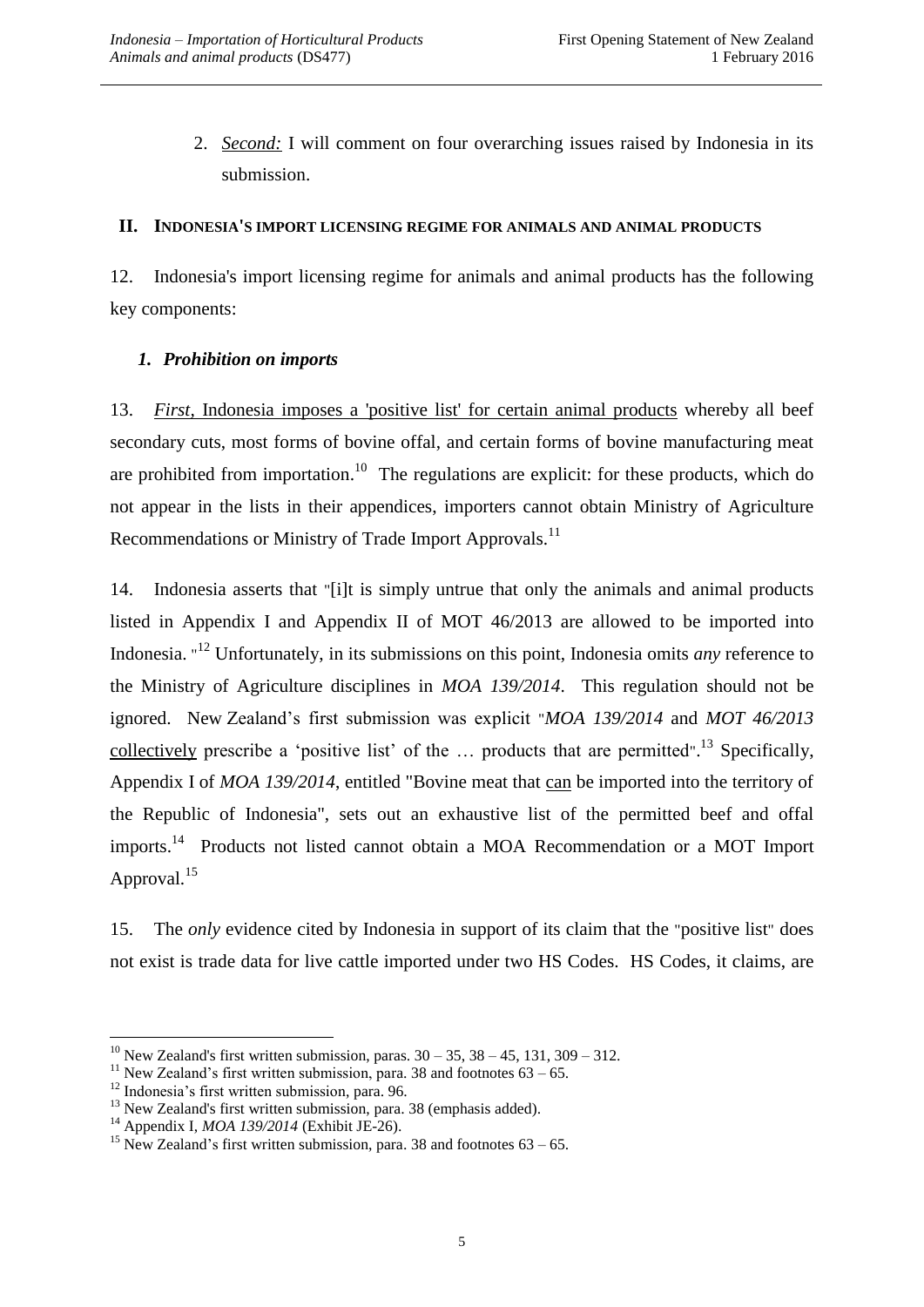"not included in Appendix I and II of MOT Regulation  $46/2013$ ".<sup>16</sup> However, the version of *MOT Regulation 46/2013* which, as at the date of the hearing, is published on the official Indonesian Ministry of Trade website in fact *includes* these two HS Codes, implying that they are expressly permitted by the regulation. This is the *Bahasa Indonesia* version of *MOT Regulation 46/2013* that was cited by the complainants as Exhibit JE-18. A screenshot of the page including the pdf link to this regulation is included today as Exhibit NZL-80.<sup>17</sup> New Zealand is unsure of the source of the English translation cited by Indonesia. As a factual matter, New Zealand does not export live cattle to Indonesia for slaughter. Australia, however, is a live cattle exporter and we point the Panel to its alternative explanation for why ready to slaughter cattle has, sporadically, been imported into Indonesia under these tariff codes.<sup>18</sup>

16. Indonesia's rebuttal includes a claim that products not listed in *MOT Regulation*  46/2013 are able to be imported freely without being subject to any import requirements.<sup>19</sup> However this is directly contradicted by Article 59(1) of the *Animal Amendment Law* which provides that all importers of animal products must obtain an Import Licence from the Ministry of Trade after receiving a Recommendation.<sup>20</sup>

17. Indonesia also misconstrues New Zealand's submissions regarding the importation of certain bovine animal products by State-Owned Enterprises in limited "emergency circumstances". New Zealand does not contend that Indonesia is *prohibited* from importing these products in response to a "threat to the population caused by food scarcity".<sup>21</sup> Rather, New Zealand contends that by prohibiting imports across the board, except in exceptional circumstances, Indonesia restricts imports contrary to Articles XI:1 of the GATT 1994 and 4.2 of the Agreement on Agriculture. If Indonesia permitted imports in a manner consistent with those WTO obligations *at the outset*, it would not need to seek to invoke a GATT Article XX(b) exception to respond to food shortages. Indeed, if imports were permitted this would

 $\overline{a}$ <sup>16</sup> Indonesia's first written submission, para. 98.

<sup>&</sup>lt;sup>17</sup> Indonesian Ministry of Trade website, Ministry of Trade Regulation 46/2013 available at [http://jdih.kemendag.go.id/id/news/2013/09/30/ketentuan-impor-dan-ekspor-hewan-dan-produk-hewan,](http://jdih.kemendag.go.id/id/news/2013/09/30/ketentuan-impor-dan-ekspor-hewan-dan-produk-hewan) accessed 30 January 2016 (Exhibit NZL-80).

<sup>&</sup>lt;sup>18</sup> Third party written submission of Australia, paras. 71 and 72.

<sup>&</sup>lt;sup>19</sup> Indonesia's first written submission, paras.  $34, 96 - 98$ .

<sup>20</sup> Article 59(1), *Animal Amendment Law* (Exhibit JE-5).

 $21$  Indonesia's first written submission, para. 168.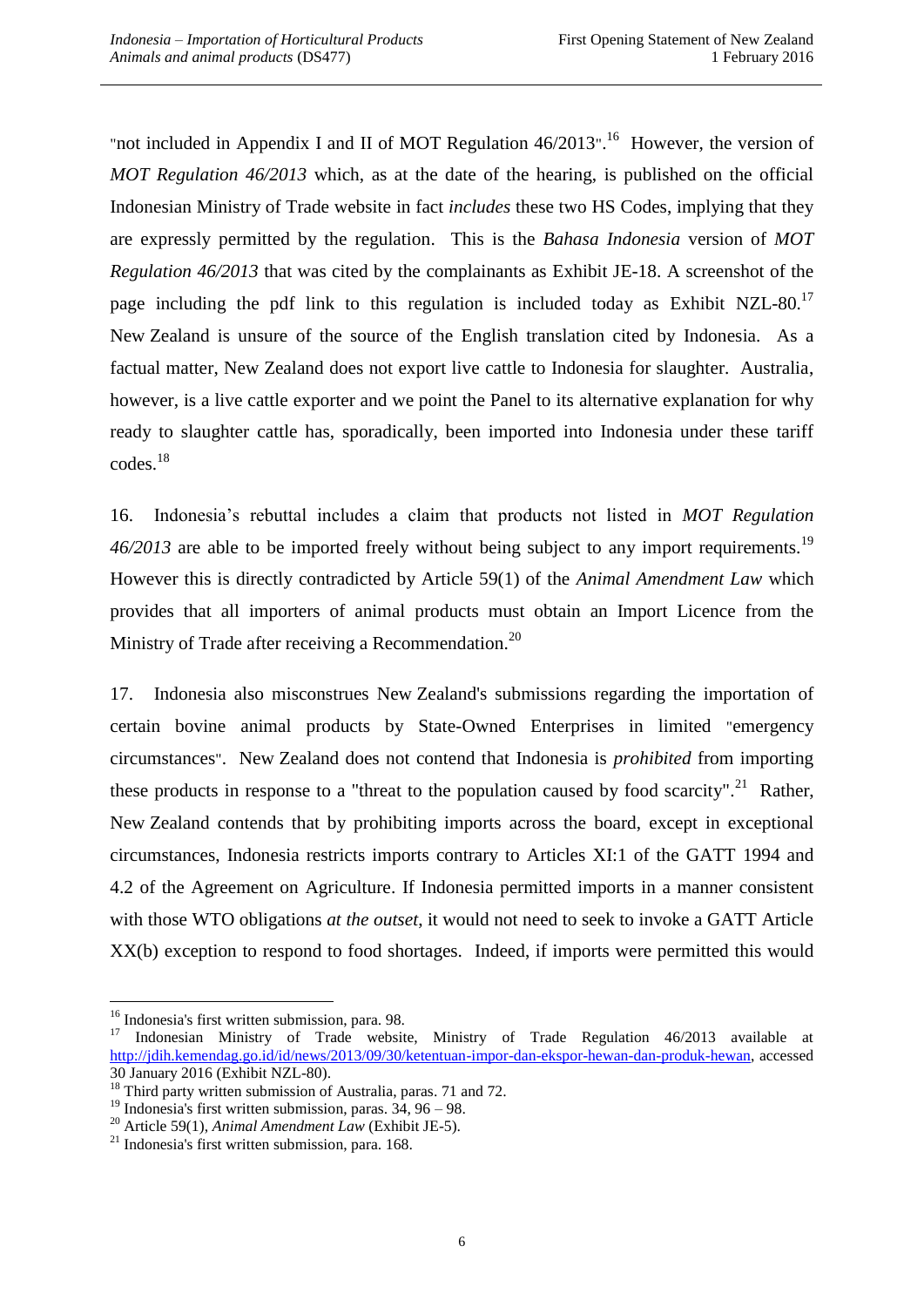nullify the food scarcity risk and respond to Indonesia's food security objectives in a WTO consistent manner.

18. Indonesia's denial of the existence of a positive list is actually at odds with Indonesian regulations, reported statements by Indonesian officials, statements by exporters, media coverage, statements by other WTO Members and trade statistics. $^{22}$ 

19. On 7 December 2015, Indonesia introduced new Ministry of Agriculture regulations which affect imports of animals and animal products.<sup>23</sup> These new regulations do not materially alter the measures challenged by the Complainants and actually confirm the restrictiveness of Indonesia's import regime. They even impose additional restrictions: Article 9 of *MOA Regulation 58/2015* now introduces a new prohibition on imports of chilled animal products slaughtered more than 3 months before importation and on imports of frozen animal products slaughtered 6 months before importation.

## *2. Limited application windows and validity periods*

20. The *second* key component to Indonesia's licensing regime are limited application windows and validity periods that restrict imports. Figure 8 illustrates that by limiting the periods during which importers are able to obtain Import Approvals and Recommendations, Indonesia's laws and regulations result in several months per year when Indonesia is effectively closed to imports.

 $\overline{a}$ <sup>22</sup> New Zealand's first written submission, footnote 65; Articles 8 and 26, Appendix I –II, *MOA 139/2014* (Exhibit JE-26); Appendix I – II, *MOT 46/2013* (Exhibit JE-18); List of bovine meat and offal products and their eligibility for importation into Indonesia (Exhibit NZL-22); "Achieving self-sufficiency, government keep importing live cattle" *Lensa Indonesia,* (Exhibit NZL-23). See also: "Indonesia imposes significant bans on beef, offal imports" *Beef Central,* 14 January 2015, [http://www.beefcentral.com/trade/export/indonesia-imposes](http://www.beefcentral.com/trade/export/indonesia-imposes-significant-bans-on-beef-offal-imports/)[significant-bans-on-beef-offal-imports/](http://www.beefcentral.com/trade/export/indonesia-imposes-significant-bans-on-beef-offal-imports/) (Exhibit NZL-24) and "Australian Beef Intestines Are Off the Menu With Indonesian Ban" *Bloomberg Business*, 4 March 2015, [http://www.bloomberg.com/news/articles/2015-03-](http://www.bloomberg.com/news/articles/2015-03-03/aussie-beef-lung-off-the-menu-with-indonesia-ban-southeast-asia) [03/aussie-beef-lung-off-the-menu-with-indonesia-ban-southeast-asia](http://www.bloomberg.com/news/articles/2015-03-03/aussie-beef-lung-off-the-menu-with-indonesia-ban-southeast-asia) (Exhibit NZL-25); Meat Industry Association Statement (Exhibit NZL-12); Australia's third party submission, paras. 13-15 and 69- 72; "Indonesia Import Statistics from all countries 2010 – 2015" (Exhibit NZL-4), showing that Indonesian imports of edible bovine offal are only 5% of the volume imported in 2010.

<sup>&</sup>lt;sup>23</sup> Regulation of the Minister of Agriculture of the Republic of Indonesia Number 58/Permentan/PK210/11/2015 Regarding importation of carcass, meat, and/or its derivatives into the territory of the Republic of Indonesia ("*MOA 58/2015*") (Exhibit AUS-1).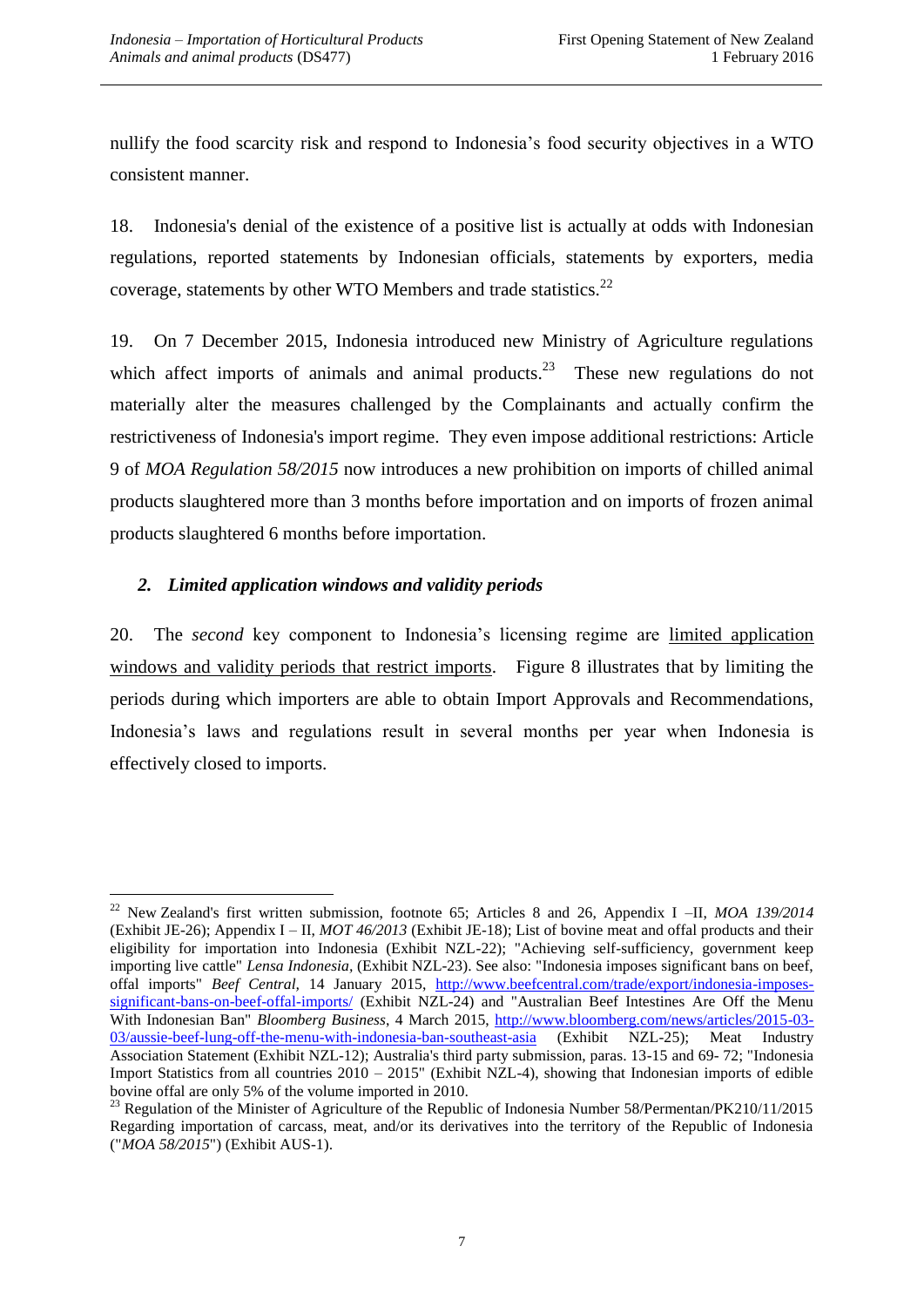**Figure 8: Indonesian imports of bovine meat (fresh, frozen and chilled) and edible bovine animal offal (HS Codes 0201,0202,020610,020621,020622, and 020629) from all countries October 2013 - June 2015**



Fig 8: Source of data: Statistics Indonesia, accessed via Global Trade Atlas a[t www.gtis.com/gta](http://www.gtis.com/gta) (accessed 11 November 2015)

21. The green lines in Figure 8 represent each quarter.<sup>24</sup> As the Panel will recall, MOA Recommendations and MOT Import Approvals are issued for three-month quarters: January to March, April to June, July to September, and October to December. The red diamonds confirm that trade has declined, on a recurring basis, in the first month of each quarter – January, April, July and October. Indonesia alleges that New Zealand has only presented "anecdotal evidence" of a "handful of importers" but this graph represents imports from *all countries*, since October 2013, and is based on *Global Trade Atlas* data. The equivalent graph for horticultural products, in Annexes 4 and 5 of our first written submission, is based on official New Zealand data from our Customs Service.

 $\overline{a}$  $24$  This is the only difference between Figure 8 and Figure 4 in New Zealand's first written submission.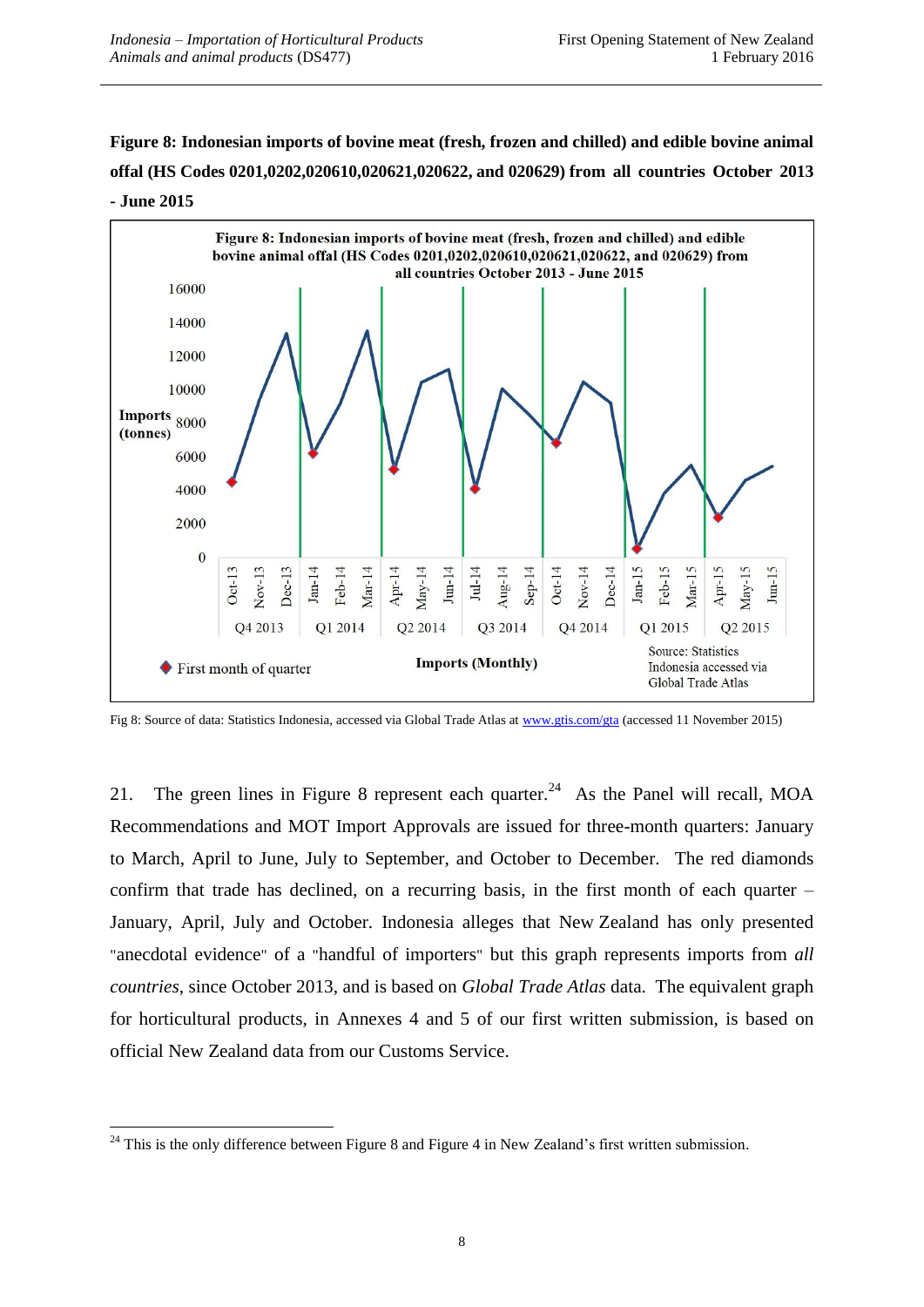22. The quarterly decreases in trade demonstrated by New Zealand are not the result of "private business decisions of importers" but the actual regulatory constraints imposed by Indonesia's regime. It is legally impossible for importers to ship animal products to Indonesia until they have obtained an Import Approval. $^{25}$  As exporters need to time to prepare, package and ship product, the design, architecture and structure of the licensing regime restricts imports. Indonesia's suggestion that a "temporary 'slowdown'" of this consistency and magnitude cannot constitute a quantitative restriction fails to recognise the limiting effects of these measures for four of twelve months of the year.<sup>26</sup>

# *3. Fixed License Terms*

23. *Third,* Indonesia restricts imports through Fixed Licence Terms. MOA Recommendations and MOT Import Approvals collectively specify the type, quantity, country of origin and port of entry of animals and animal products permitted per quarter. Indonesia concedes that these terms are "static for the length of the validity period".<sup>27</sup> As a result, these requirements impose a quota on imports during that 3-month period. Again, Indonesia seeks to distance itself from these measures by arguing that the terms are selfselected by private actors.<sup>28</sup> However, it is precisely because importers are required to "lock in" each term per period, while at the same time mandating that non-complying products will be re-exported, that Indonesia eliminates importer flexibility and restricts trade. This loss of flexibility is not a result of autonomous decisions by importers, but rather a direct consequence of the design, architecture and revealing structure of Indonesia's regulations.

## *4. The 80% realisation requirement*

24. *Fourth,* Indonesia's 80% Realisation Requirement restricts imports. It means that importers must be conservative in determining their import quantities or face the severe sanction of having their ability to import suspended for at least 2 years.<sup>29</sup> This is not a balanced or reasonable measure. Indonesia acknowledges that the 80% Requirement is

<sup>&</sup>lt;sup>25</sup> Beef Import Approval Example, Stipulation 1 (Exhibit NZL-21); New Zealand's first written submission, para 149 and footnote 256.

<sup>26</sup> Indonesia's first written submission, para. 71.

 $^{27}$  Indonesia's first written submission, para. 105.

<sup>&</sup>lt;sup>28</sup> Indonesia's first written submission, para.  $104 - 106$ .

<sup>&</sup>lt;sup>29</sup> New Zealand's first written submission, para.  $164 - 168$ .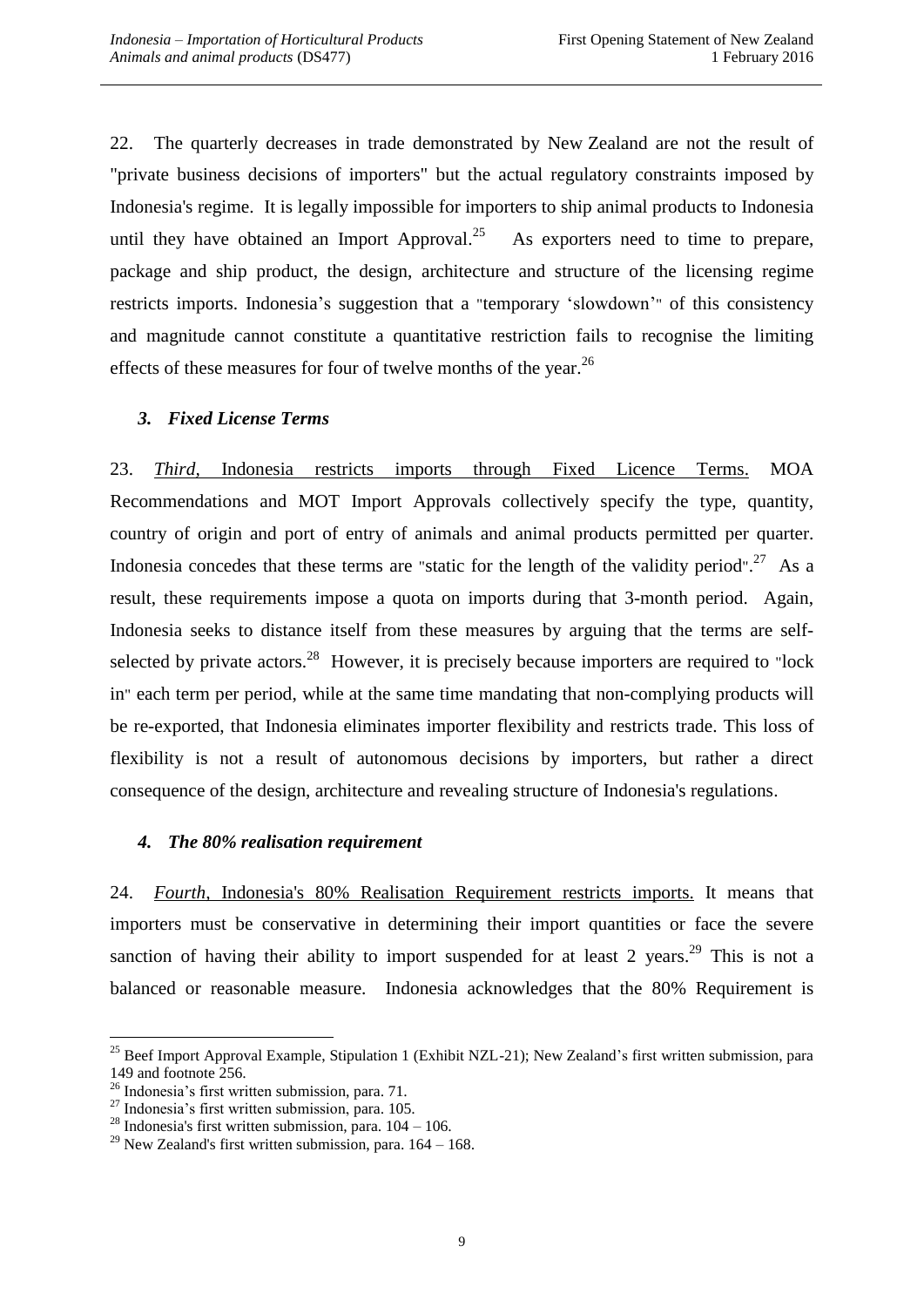designed to prevent importers from "overstating their anticipated imports", while at the same time arguing that the measure "is not meant to constrain imports".<sup>30</sup> This is incorrect. Once coupled with the Fixed Licence Terms and limited application and validity periods, the 80% Requirement creates an environment which very much induces importers to limit imports.

### **5.** *Prohibitions on use, sale and distribution*

25. *Fifth,* Indonesia prohibits the importation of bovine meat and offal at both modern and traditional markets. Imported products are therefore completely prevented from sale to consumers through these key retail channels. As we have explained, traditional markets dominate the retail landscape in Indonesia, and the inability to access these markets altogether severely reduces market access opportunities for beef imports.<sup>31</sup> Indonesia contends that these restrictions are required to ensure the safety of imported products, and to ensure that products sold through these channels are halal.<sup>32</sup> Both of these justifications are without merit for reasons I will describe when discussing Article XX.

#### *6. Domestic Purchase Requirement*

26. *Sixth,* the Domestic Purchase Requirement limits the quantity of beef that importers can import. In order to import beef for consumption, at least three percent of an importer's total beef purchases must be derived from Indonesian cows.<sup>33</sup> This requirement forces importers to substitute imported beef with domestically-produced beef, and therefore directly limits the quantity of beef that importers could otherwise import. Indonesia asserts simply that the measure is not restrictive because "there is plenty of domestic supply available".<sup>34</sup> As the Panel identifies in its Question 26, Indonesia has not provided evidence supporting this assertion. New Zealand disputes that there is sufficient supply of domestic beef available as exhibited in the rising price of beef in Indonesia since the introduction of its import restrictions.<sup>35</sup> However, even if domestic supply were available to satisfy the requirement, the measure is inherently restrictive. It requires importers to substitute imported beef with beef

 $30$  Indonesia's first written submission, para. 79.

 $31$  New Zealand's first written submission, para. 57 and footnote 101.

<sup>32</sup> Indonesia's first written submission, paras. 14, 15, 159, 166, 187, 188.

<sup>&</sup>lt;sup>33</sup> In the case of beef imported for manufacturing purposes, importers are required to purchase 1.5% of their total beef purchases from domestic sources. See New Zealand's first written submission, para.61.

<sup>&</sup>lt;sup>4</sup> Indonesia's first written submission, para. 112.

<sup>&</sup>lt;sup>35</sup> New Zealand's first written submission, Figure 2.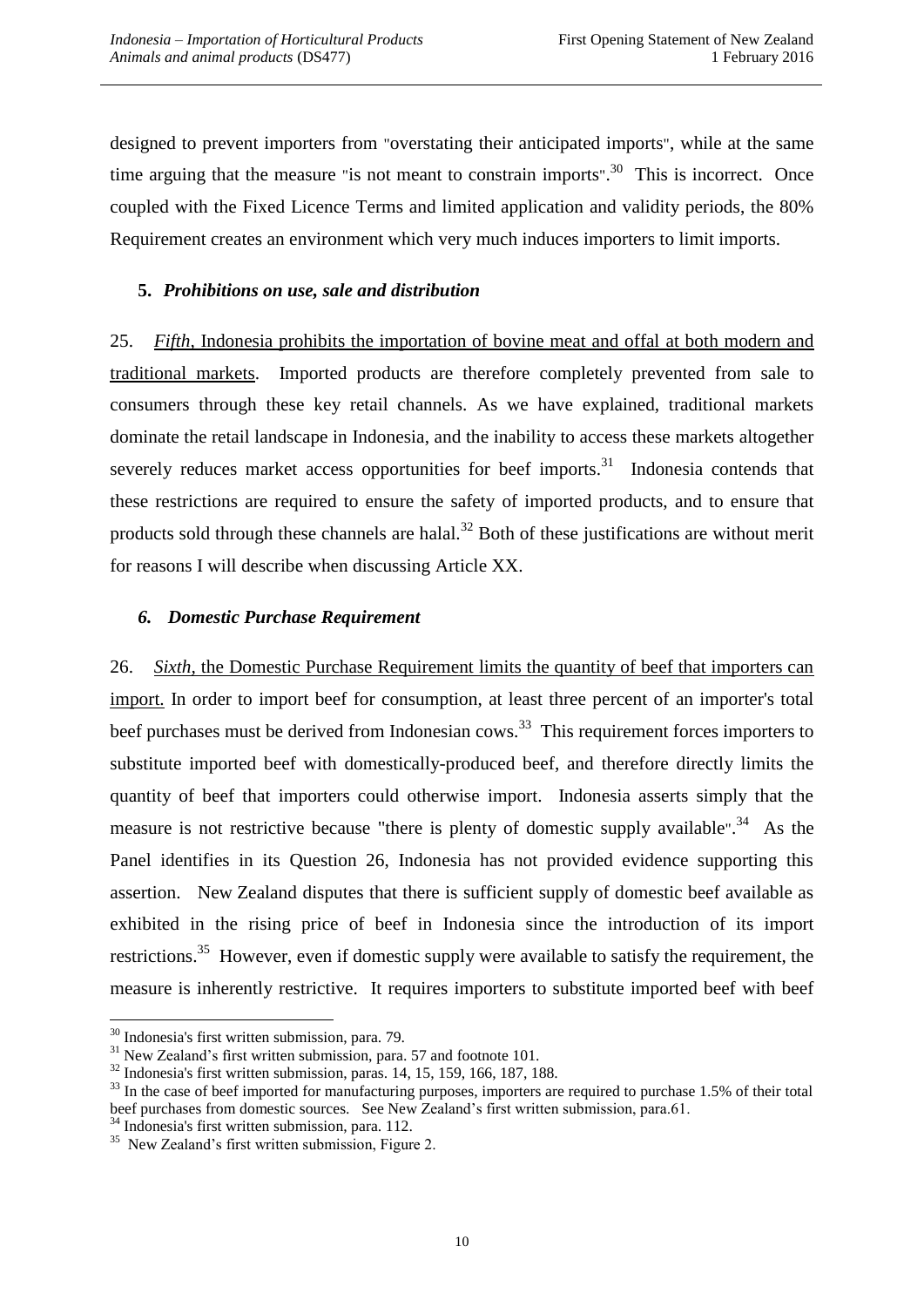that is domestically-produced and therefore necessarily has a limiting effect on import quantities.

# *7. Beef reference price*

27. *Finally* the beef reference price restricts imports. Consistent with its objective of prohibiting imports when domestic supply is deemed sufficient to satisfy domestic demand, Indonesia expressly prohibits beef imports in circumstances where the domestic price of secondary beef cuts falls below a certain level. In addition to prohibiting imports in these circumstances, the measure also restricts imports at other times by leaving importers unable to predict if, or when, importation of bovine products will be prohibited. Indonesia has implicitly acknowledged that the beef reference price constitutes a quantitative restriction, and seeks to justify the measure solely on the basis of Article  $XX$ <sup>36</sup>

## **III. INDONESIA'S IMPORT LICENSING REGIME FOR HORTICULTURAL PRODUCTS**

28. Indonesia's import licensing regime for horticultural products is similar in many respects to that for animals and animal products. Specifically, it replicates, with some differences, the following components:

- Limited application windows and validity periods,
- Fixed License Terms,
- 80 percent Realisation Requirement,
- Restrictions on use, sale and distribution, and
- Reference prices (for chillis and shallots).

29. In order to expedite this hearing, New Zealand will not repeat why each of these measures is inconsistent with Indonesia's WTO obligations. We will respond to Indonesia's specific rebuttal points, measure by measure, in our second written submission.

30. Indonesia also applies the following three restrictions specific to horticultural products:

 $\overline{a}$ <sup>36</sup> Indonesia's first written submission, para. 167.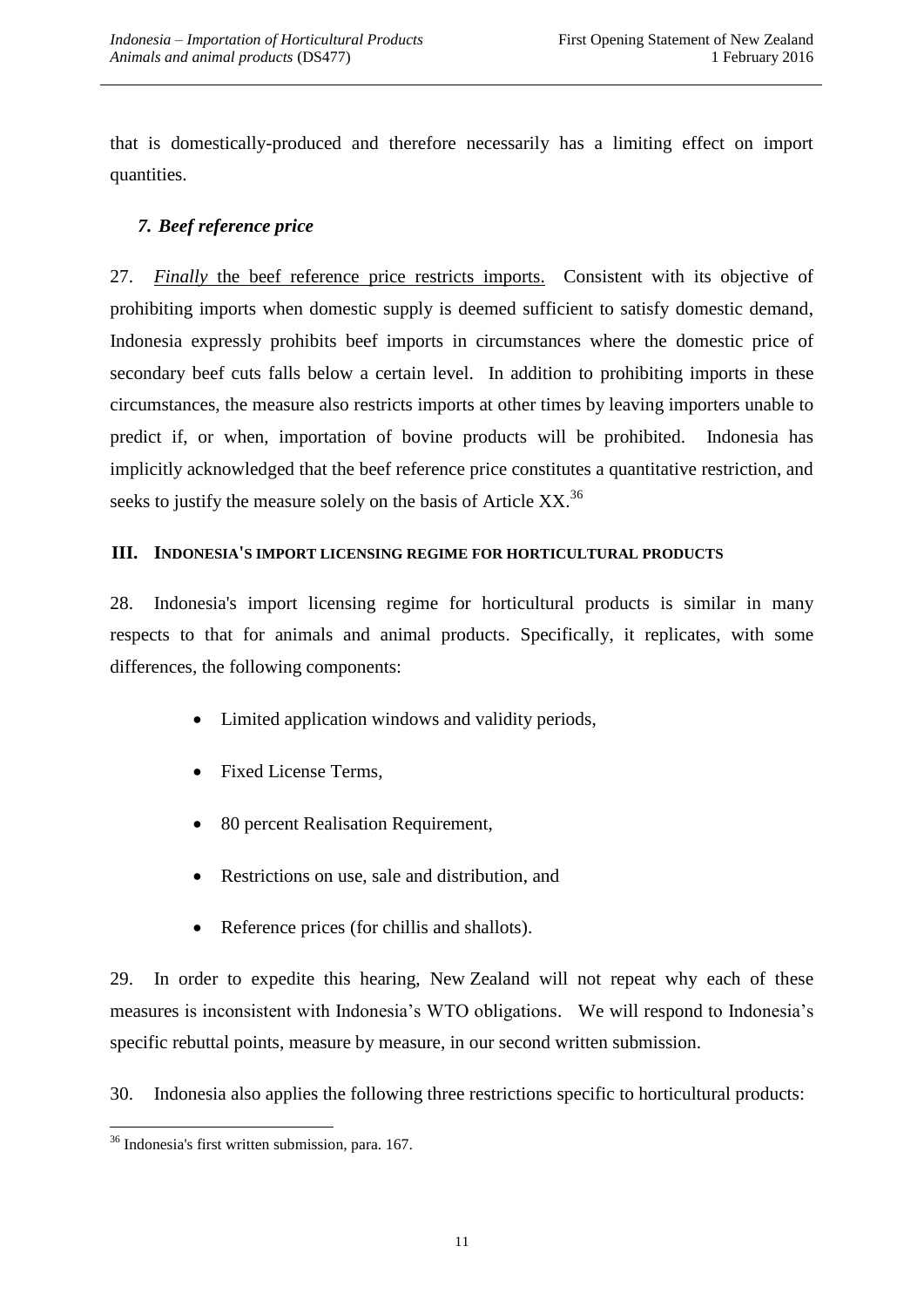#### *1. Restrictions based on harvest periods*

31. Restrictions based on Indonesian harvest periods. Certain horticultural products cannot be imported during Indonesian domestic harvest seasons. The measure protects domestic Indonesian horticultural products by eliminating imported competition at certain times of the year.

#### *2. Storage and capacity requirements*

32. Storage and capacity requirements also restrict imports. Indonesia requires that horticultural importers *own* cold storage facilities and limits total imports during a six-month validity period to an importer's certified storage capacity. Indonesia's assertions that these requirements are a "food safety measure" are unfounded.<sup>37</sup> Importers can easily provide cold storage without *owning* the facilities. Furthermore the requirement that importers must own storage capacity sufficient to store the entire quantity of horticultural products imported over a six-month period assumes that importers have zero turnover of products. The objective of this measure is actually to limit imports.

## *3. Six month since harvest requirement*

33. The six-month-since-harvest requirement also restricts imports. Indonesia prohibits the importation of horticultural products that have been harvested more than six months previously. If an importer violates this requirement, it will not be granted an RIPH for one year.<sup>38</sup> Here again, Indonesia contends that the measure is applied for "reasons of food safety<sup>"39</sup> and implies that, by being stored in New Zealand or the United States, horticultural products are less safe. However, Indonesia has not demonstrated that the storage systems of the Complainants are inadequate or inferior to those in Indonesia. In fact, Indonesia already requires that importers provide a health certificate issued by the exporting country confirming that such products conform to the relevant Indonesian food safety standards at the time of exportation.<sup>40</sup>

<sup>37</sup> Indonesia's first written submission, paras. 86 and 148.

<sup>38</sup> *MOA 86/2013,* Article 14 (Exhibit JE-15)*.* 

<sup>&</sup>lt;sup>39</sup> Indonesia's first written submission, paras. 88 and 151.

<sup>40</sup> *MOT 16/2013* Articles 21-22 (Exhibit JE-8).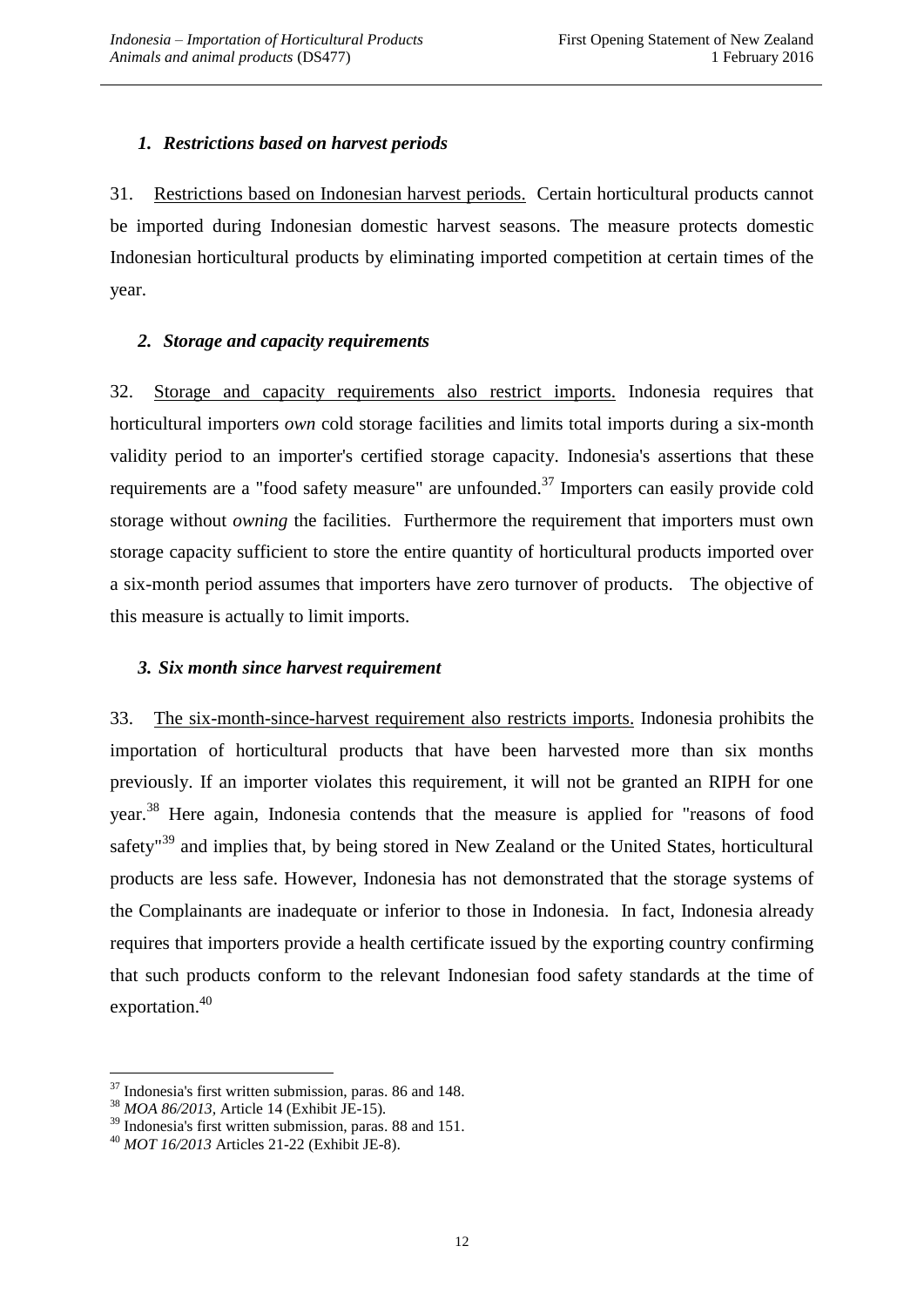34. As with animals and animal products, Indonesia recently introduced a new regulation on horticultural products. This new regulation, *MOT Regulation 71/2015*, does not alter the essential requirements with which importers must comply for the importation of horticultural products. Indeed it is more explicit that "imports of horticultural products are restricted" and that total import quantities are determined at an annual "Coordination Meeting".<sup>41</sup>

#### **IV. DISCUSSION OF SPECIFIC ISSUES RAISED IN INDONESIA'S FIRST WRITTEN SUBMISSION**

35. New Zealand will now address four key overarching rebuttal points raised in Indonesia's first written submission. These issues are: *First,* the appropriate legal standard for a quantitative restriction; *Second,* the role of private actors; *Third*, that Indonesia's measures are necessary for legitimate purposes pursuant to Article XX of the GATT 1994; and *Fourth,* that Indonesia's import licensing regime is "automatic" and outside the disciplines of Article 4.2 of the Agreement on Agriculture.

## *1. Legal standard for a quantitative import restriction*

36. Indonesia asserts in its submission that in order to constitute a "quantitative restriction", a measure must impose an "absolute limit" on imports.<sup>42</sup> This is a mischaracterisation of the relevant legal test. Multiple panels, and the Appellate Body, have confirmed that the test for whether a measure constitutes a quantitative restriction is whether it has a "limiting effect" on importation.<sup>43</sup> Jurisprudence is clear that a measure need not amount to a blanket prohibition or impose a precise numerical limit in order to constitute a quantitative restriction.<sup>44</sup>

37. A measure can have a "limiting effect" on importation for a wide variety of reasons. For example, panels have held that quantitative restrictions can include measures which restrict market access, create uncertainties for importers, affect investment plans or make importation prohibitively costly. $45$ 

<sup>41</sup> *MOT 71/2015,* Articles 2(1) and 3 (Exhibit JE-12).

<sup>42</sup> Indonesia's first written submission, see for example paras. 54, 55, 110.

<sup>43</sup> Appellate Body Reports, *China – Raw Materials*, para. 319; and *Argentina – Import Measures,* para. 5.217.

<sup>44</sup> Panel Report, *India – Autos*, para. 7.270.

<sup>45</sup> Panel Reports, *Argentina –Import Measures,* para. 6.454; and *Colombia – Ports of Entry,* para. 7.240.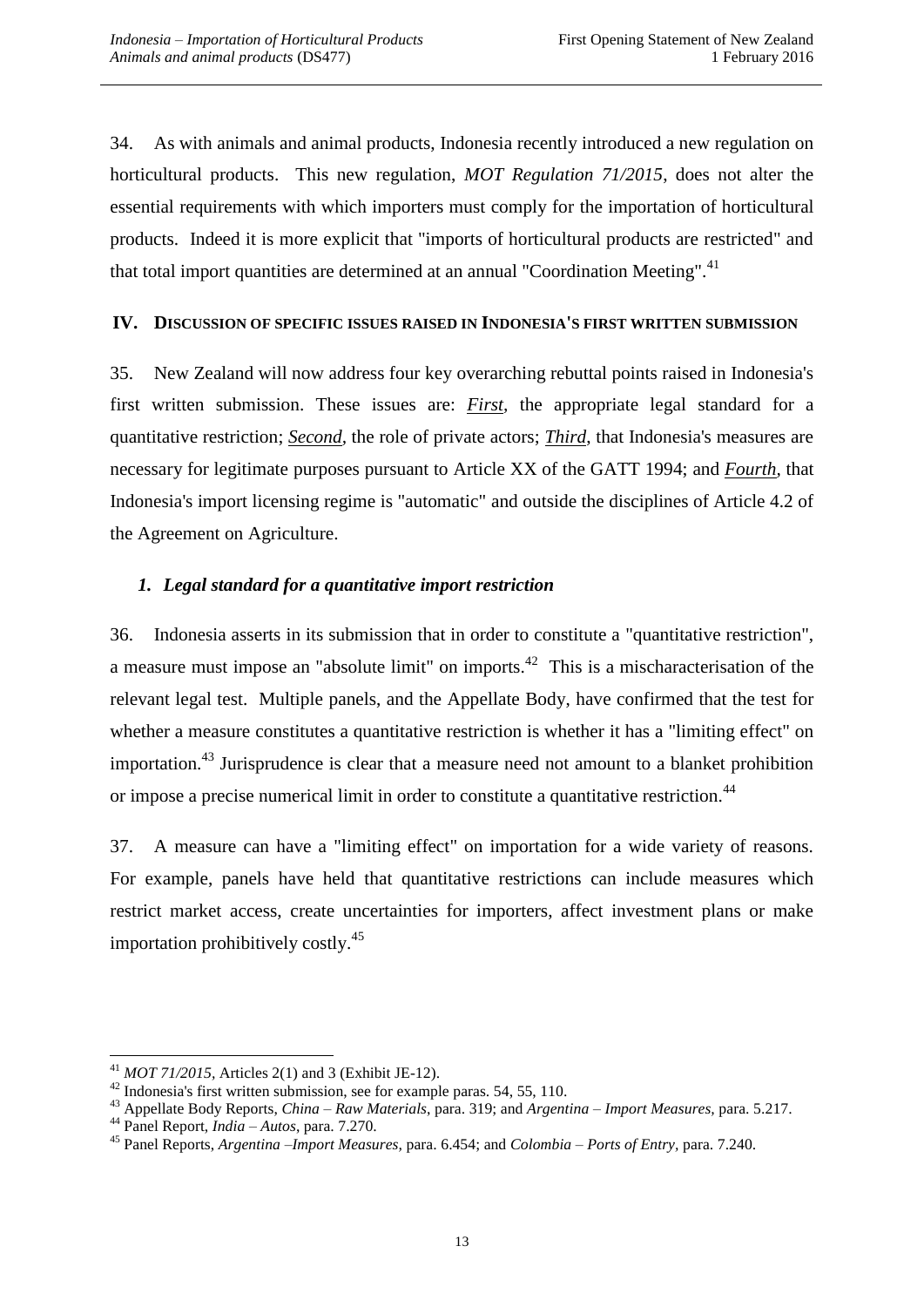38. Indonesia also repeatedly asserts that its measures have no "adverse impact on trade flows".<sup>46</sup> Although the Complainants have demonstrated that the trade impact of Indonesia's regime is severe, an adverse impact on trade flows is not a necessary component of the legal test for a quantitative restriction. This was confirmed by the Appellate Body in *Argentina – Import Measures*, which stated that the limiting effect of a measure" need not be demonstrated by quantifying the effects of the measure at issue" but rather can be "demonstrated through the design, architecture, and revealing structure of the measure at issue considered in its relevant context".<sup>47</sup>

39. The Complainants have demonstrated that Indonesia's regime is designed and structured in a manner which limits imports. While not a necessary part of the legal test, New Zealand has also provided evidence of the actual trade effects of these measures to illustrate the practical commercial importance of this dispute to its agricultural exporters.

# *2.The measures challenged in this dispute are maintained by the Indonesian government, not private actors*

40. A second over-arching rebuttal point is that Indonesia seeks to characterise restrictions as resulting purely from the "decisions of private actors".<sup>48</sup> However, simply because private actors have the ability to make limited decisions about their import needs, does not immunise Indonesia's measures from challenge. Private actors can only operate within the confines of Indonesia's regulations and, as the Complainants have demonstrated, Indonesia's regulations constrain the actions of private actors which necessarily has a limiting effect on imports. To be clear, the measures challenged in this dispute are not the commercial decisions of private actors. Rather, the challenged measures are those reflected in Indonesia's laws and regulations. Those measures prevent importers from making ordinary commercial decisions and serve to limit imports.

41. The Complainants' position is supported by the jurisprudence. Panels have confirmed that measures which required importers to voluntarily accept certain conditions in order to

 $\overline{a}$ <sup>46</sup> See for example, Indonesia's first written submission, paras. 55, 78, 80, 84, 93, 141 and 161.

<sup>47</sup> Appellate Body Report, *Argentina – Import Measures*, para. 5.217.

<sup>48</sup> Indonesia's first written submission, paras. 52, 67, 69, 74, 101, 102, 104, 119, 138.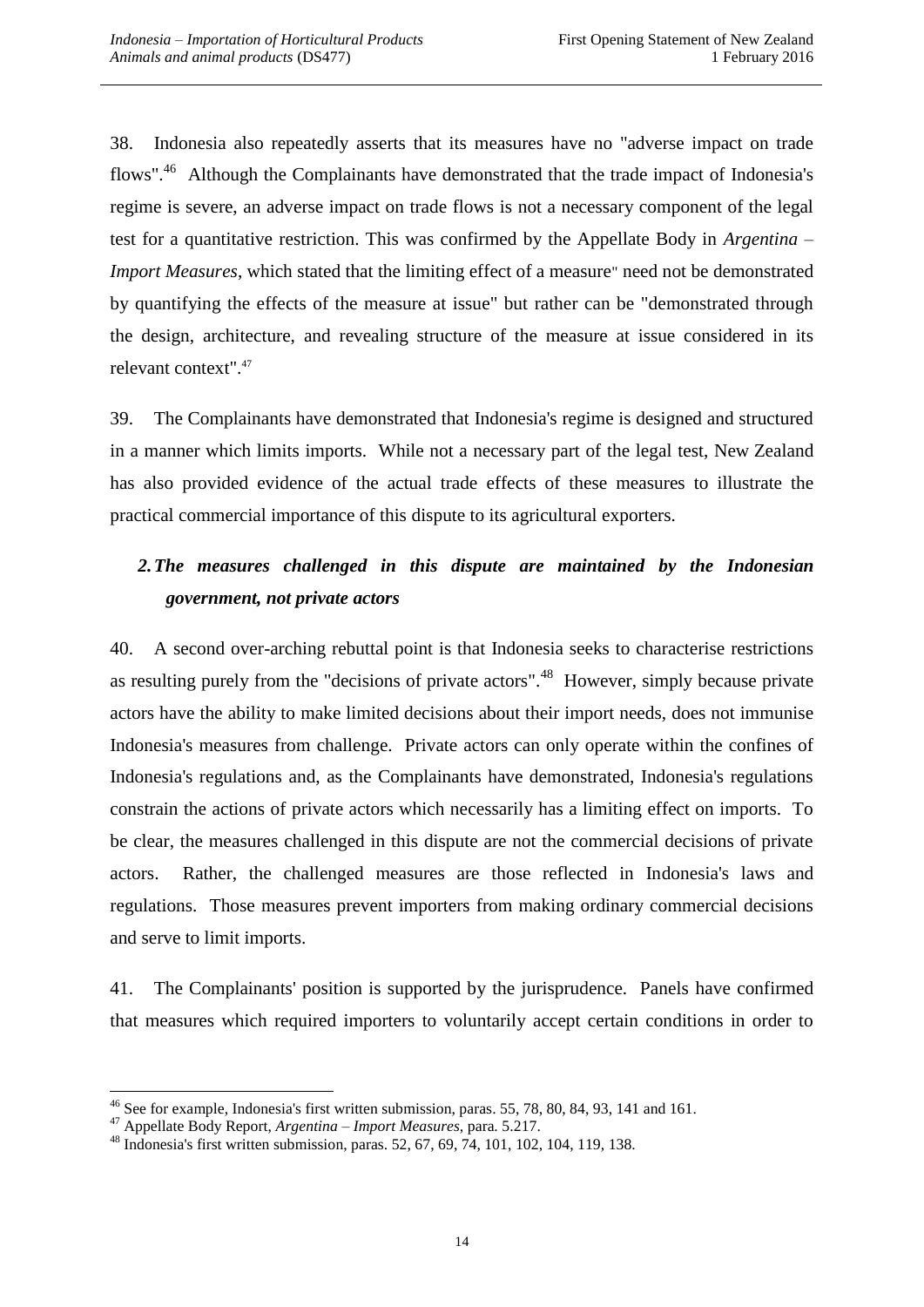import goods constituted governmental measures falling within the scope of Article XI:1. $^{49}$ Here, the limiting effect of Indonesia's measures derives not from autonomous decisions of private actors, but from the trade restrictive framework within which Indonesia requires them to operate.

## *3. Indonesia's measures are not justified under Article XX of the GATT*

42. Indonesia's first written submission raises several arguments, expressed "in the alternative" to Indonesia's primary defences, that its measures are within one or more of the general exceptions included in Articles XX(a), (b) or (d) of the GATT 1994. Indonesia accepts it has the burden of proving that its measures are necessary to achieve those objectives.<sup>50</sup> It must do so in accordance with the two-tier test that is well established in WTO jurisprudence. $51$ 

# **(a) Indonesia's defences under Article XX(a) –** "**necessary to protect public morals**"

43. First, Indonesia claims that its prohibitions and restrictions on the use, sale and distribution of imported products, are necessary to protect public morals under Article  $XX(a).$ <sup>52</sup>

44. In relation to animals and animal products, Indonesia argues that its prohibitions on sale in traditional open-air markets are necessary to "prevent consumer deception regarding whether certain food products are Halal".<sup>53</sup> The risk of this occurring is perceived to arise because there is no widely-used product labelling system in place in those markets.<sup>54</sup>

<sup>49</sup> Panel Reports, *Argentina – Import Measures*, para. 6.177; and *India – Autos*, paras 7.252 – 7.253.

<sup>50</sup> Indonesia's first written submission, para. 124. See Appellate Body Report, *US – Wool Shirts and Blouses*, DSR 1997: I, 323 at p16.

<sup>51</sup> Appellate Body Report, *EC-Seals,* para 5.169.

 $52$  Indonesia's first written submission, paras.  $158 - 159$ , 166, 187, 188.

<sup>&</sup>lt;sup>53</sup> Indonesia's first written submission, paras. 159 and 166.

<sup>54</sup> Indonesia's first written submission, para. 166.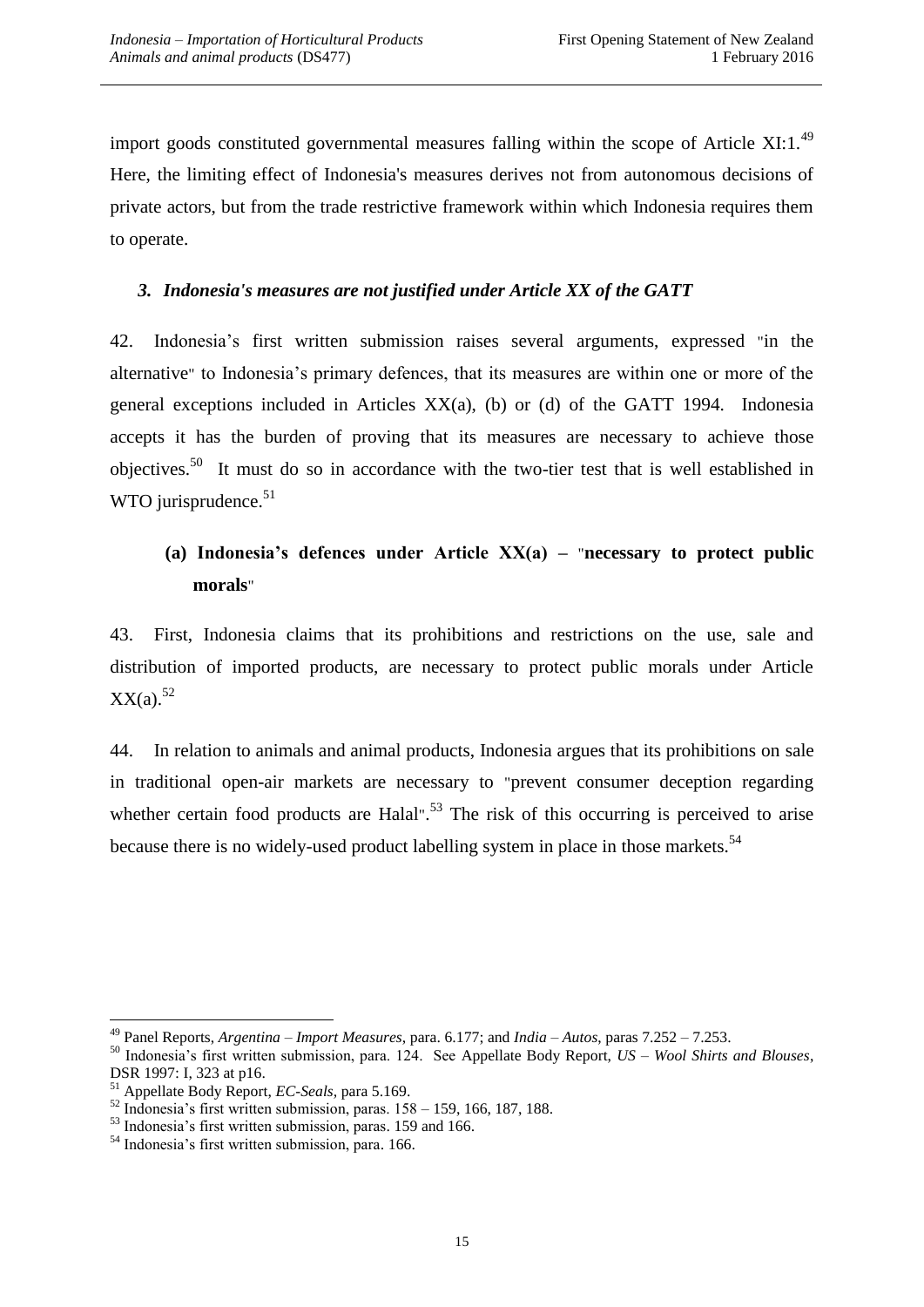45. However, the risk identified by Indonesia simply does not arise in relation to imported New Zealand bovine meat and offal. All meat and offal products exported from New Zealand to Indonesia are certified in New Zealand as satisfying halal requirements.<sup>55</sup>

46. New Zealand has an Arrangement with Majelis Ulama Indonesia ("MUI"), Indonesia's top Muslim clerical body, which formally recognises compliance with Indonesia's halal requirements.<sup>56</sup> Also, Overseas Market Access Requirements (OMARs), are contained in an instrument made under New Zealand legislation setting out Indonesia's requirements for exports, for exporters and producers.<sup>57</sup> New Zealand Ministry for Primary Industry veterinarians and certifiers verify that these OMAR halal requirements are met.

47. Indonesian law, in turn, requires animal products to be labelled with the halal certification.<sup>58</sup> Indonesian law also requires that imported animal products with a halal certificate are not shipped in the same container as animal products without a certificate.<sup>59</sup>

48. Accordingly, safeguards within New Zealand law, the agreed processes for New Zealand imports, and Indonesian law all ensure that all bovine meat products exported to Indonesia from New Zealand meet the Indonesian halal standards.

49. In any event, Indonesia has not explained why imported animal products are also prohibited from sale in *modern* markets.<sup>60</sup> No justification for this restriction is offered by Indonesia in respect of Article XX(a).

50. In relation to horticultural products, preventing consumer deception regarding the halal status of such products does not appear to be the true objective of the measure.<sup>61</sup> To New Zealand's knowledge, Indonesia has no halal certification requirements for imported horticultural products. And, as Australia has pointed out in its third party submission,

<sup>&</sup>lt;sup>55</sup> Except pig meat, which is never halal. Animal Products (Overseas Market Access Requirements for Halal Assurances) Notice (No. 3) 2015, cls 6(1), 6(8) (Exhibit NZL-81); Indonesia, Meat and Meat Products Overseas Market Access Requirements, Part 2 (Exhibit NZL-82).

<sup>&</sup>lt;sup>56</sup> Arrangement between the New Zealand Ministry for Primary Industries and the Majelis Ulama Indonesia on Halal certification of Halal Animal Products (Exhibit NZL-83).

<sup>&</sup>lt;sup>57</sup> Indonesia, Halal Requirements for Meat and Meat Products including Processed Meat Products and Gelatine Overseas Market Access Requirements, Part 6 (Exhibit NZL-84).

<sup>58</sup> *Food Law*, Article 97(3)(e) (Exhibit JE-2); *MOT 46/2013*, Article 19(2)(e), (Exhibit JE-21).

<sup>59</sup> Article 20(d), *MOA 58/2015* (Exhibit AUS-1); Article 21, *MOA 139/2014* (Exhibit JE-28).

<sup>60</sup> *MOA 139/2014*, Article 32(1) (Exhibit JE-26).

<sup>61</sup> Compare Indonesia's first written submission, para 187.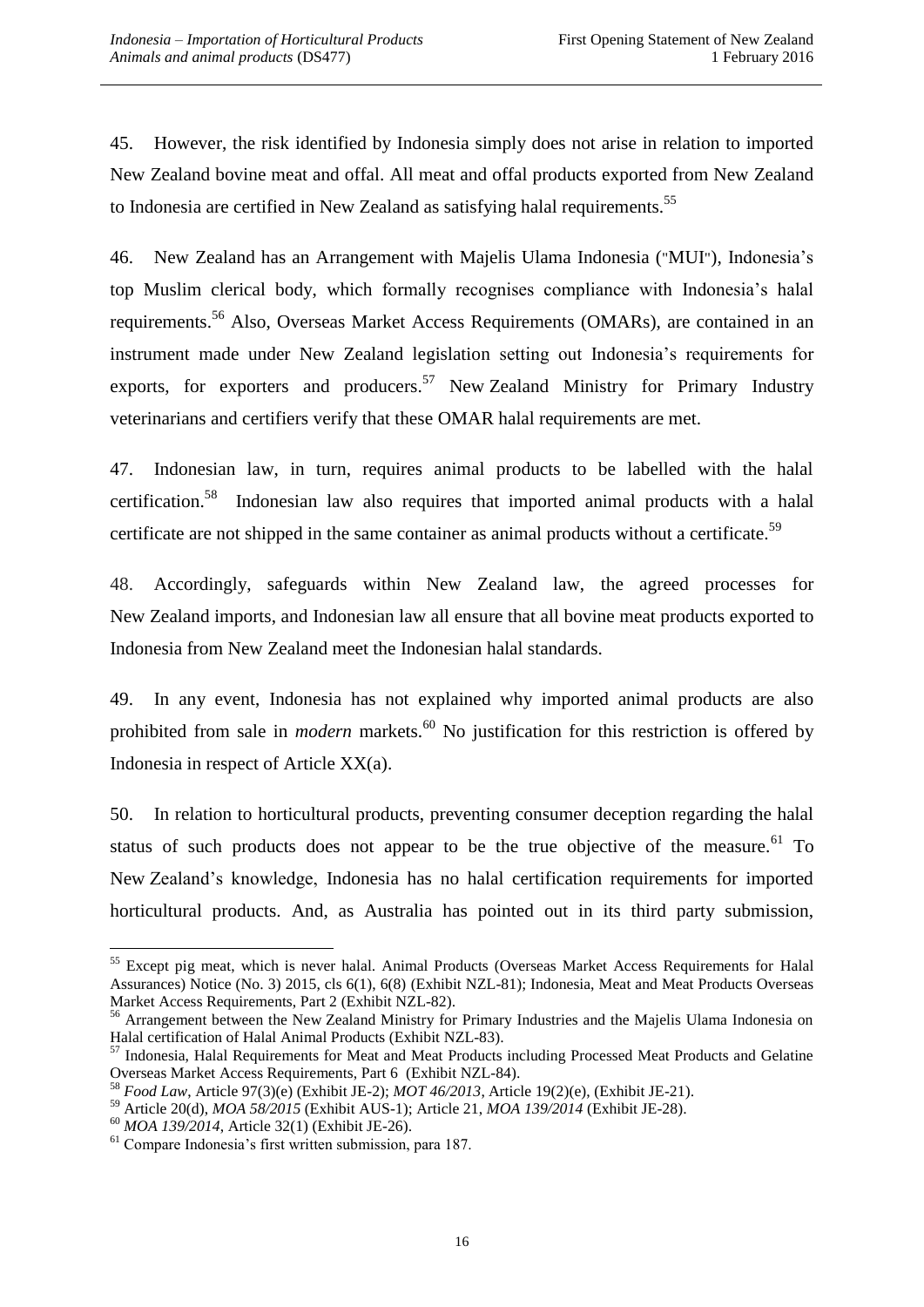Indonesia does not appear to have restricted distributors from selling imported horticultural products in *traditional* markets.<sup>62</sup>

51. Accordingly, Indonesia has not made a *prima facie* case that any of its measures are necessary to protect public morals in terms of Article XX(a).

# **(b) Indonesia's defences under Article XX(b) –** "**necessary to protect human, animal or plant life or health**"

52. Second, Indonesia claims that several of its measures can be justified under Article XX(b). New Zealand will address each claim in its second written submission. In relation to animals and animal products, Indonesia invokes Article  $XX(b)$  in respect of five measures.<sup>63</sup> Three of these are justified solely by reference to being an "integral part of Indonesia's food safety and security plan", one has no elaboration at all, and one is allegedly justified on the basis of "threat to the population caused by food scarcity". Indonesia also invokes Article  $XX(b)$  in respect of seven of its measures for horticultural products.<sup>64</sup> Several of these defences are unelaborated or simply refer to "Indonesia's food safety and security plan". No further details have been provided. The remainder refer to concerns about food spoilage leading to disease. The lack of detail provided by Indonesia underpinning these Article XX(b) defences makes it difficult for New Zealand to respond in any depth, beyond the inescapable conclusion that Indonesia has failed to make a *prima facie* case.

53. One concern of Indonesia relates to what it describes as the "extremely high risk of unsafe food handling that would result" if New Zealand animals and animal products were permitted to be sold in traditional Indonesian markets.<sup>65</sup>

54. But an arbitrary ban on the sale of imported frozen meat in traditional markets is not justified by such a concern. New Zealand meat is no less safe than fresh Indonesian meat sold at such markets. Indeed, it is likely to be safer. New Zealand is the third largest beef exporter in the world. The majority of New Zealand beef exports globally are frozen. New Zealand meat processing and preparation processes up to export follow the highest sanitary standards

 $\overline{a}$  $62$  Australia's third party submission, para. 94.

 $<sup>63</sup>$  Indonesia's first written submission, paras. 167, 168, 169, 170, 188.</sup>

<sup>64</sup> Indonesia's first written submission, paras. 148, 153, 154, 155, 160, 161, 162, 187.

<sup>65</sup> Indonesia's first written submission, para. 109.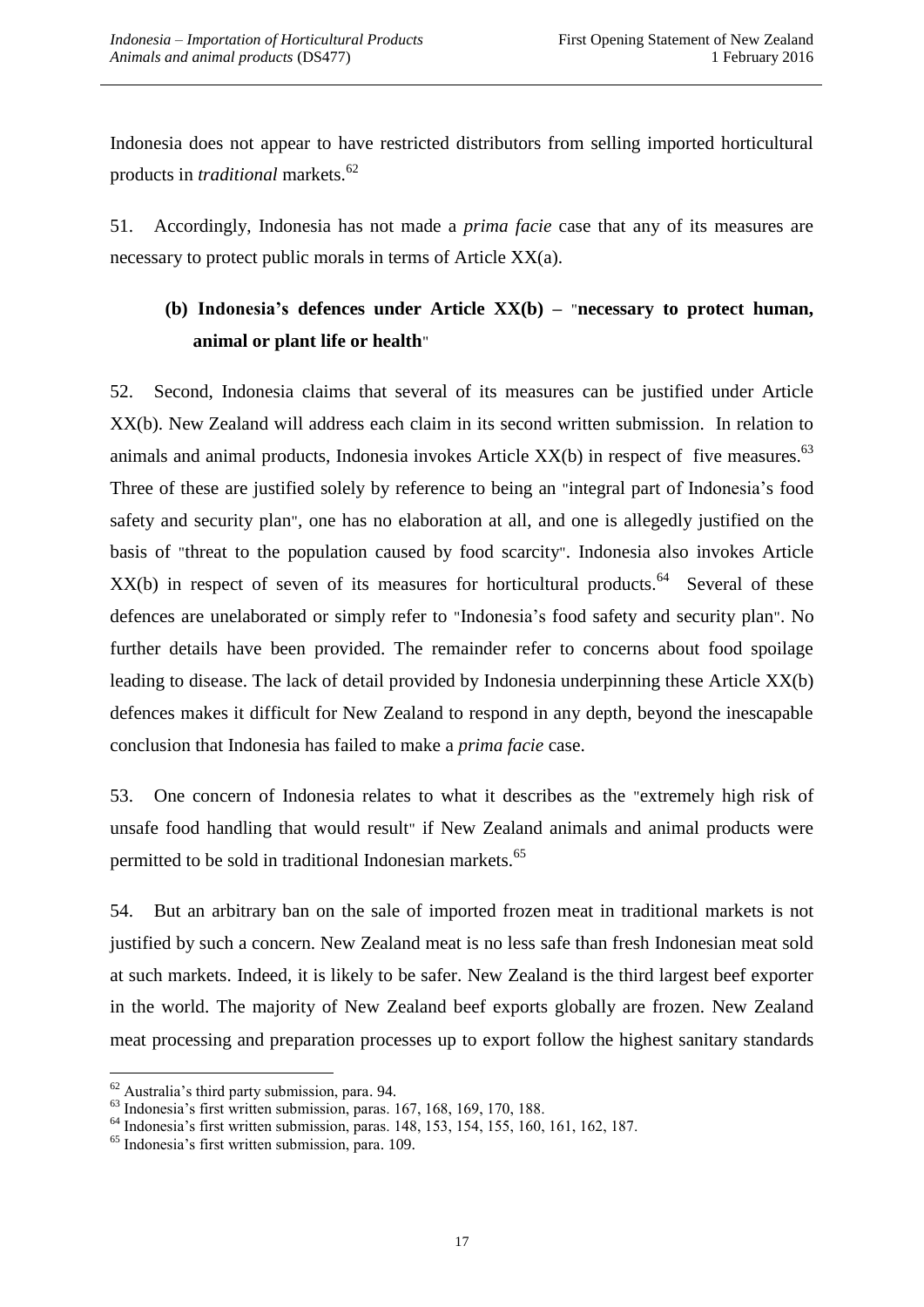in accordance with the CODEX Code of Hygienic Practice for Meat, and good operating practice.<sup>66</sup> These processes are regulated by the New Zealand Ministry for Primary Industries. This means that New Zealand meat, exported globally, does not pose sanitary risks to human health.

55. Nor is it apparent that Indonesia has evaluated less trade-restrictive measures than an absolute ban on sales in traditional markets. One of many examples could be for Indonesia to require vendors of imported meat at traditional markets to ensure that refrigeration was provided up to point of sale. Another possible measure would be to regulate appropriate thawing of meat before sale.

56. With respect to horticultural products, New Zealand also has a stringent food safety control system which meets Indonesia's requirements.<sup>67</sup> In response to Indonesia's specific food safety concerns about storage of products with long shelf lives, such as apples and onions, New Zealand already has highly-regarded storage practices for long-life products.

# **(c) Indonesia's defences under Article XX(d) – necessary to secure compliance with laws or regulations…including those relating to customs enforcement**

57. Third, Indonesia also claims that several of its measures can be justified under Article XX(d). The overall theme in Indonesia's first written submission in relation to its defence is that its restrictions are necessary for "customs enforcement".<sup>68</sup>

58. In *Korea – Various Measures on Beef*, the Appellate Body held that, in order to establish provisional justification under Article XX(d), a Member has the burden of demonstrating two elements: "First, the measure must be one designed to 'secure compliance' with laws or regulations that are not themselves inconsistent with some provision of the GATT 1994. Second, the measure must be 'necessary' to secure such compliance".<sup>69</sup>

 $\overline{a}$ <sup>66</sup> CODEX Code of Hygienic Practice for Meat, CAC/RCP 58-2005.

<sup>&</sup>lt;sup>67</sup> Letter dated 31 December 2014 from Ministry of Agriculture to New Zealand Embassy Jakarta (Exhibit NZL-85); and Provision of Ministry of Agriculture of Republic of Indonesia Number 1323/Kpts/PP.340/12/2014 About Recognition of Fresh Food of Plant Origin from New Zealand (Exhibit NZL-86).

<sup>&</sup>lt;sup>68</sup> Indonesia's first written submission, paras. 136, 140, 145, 149, 160. In paragraph 170 it identifies the Article XX(d) exception but does not give any further explanation of the nexus between the licensing regime as a whole and Article XX(d).

<sup>69</sup> Appellate Body Report, *Korea – Various Measures on Beef*, para. 157.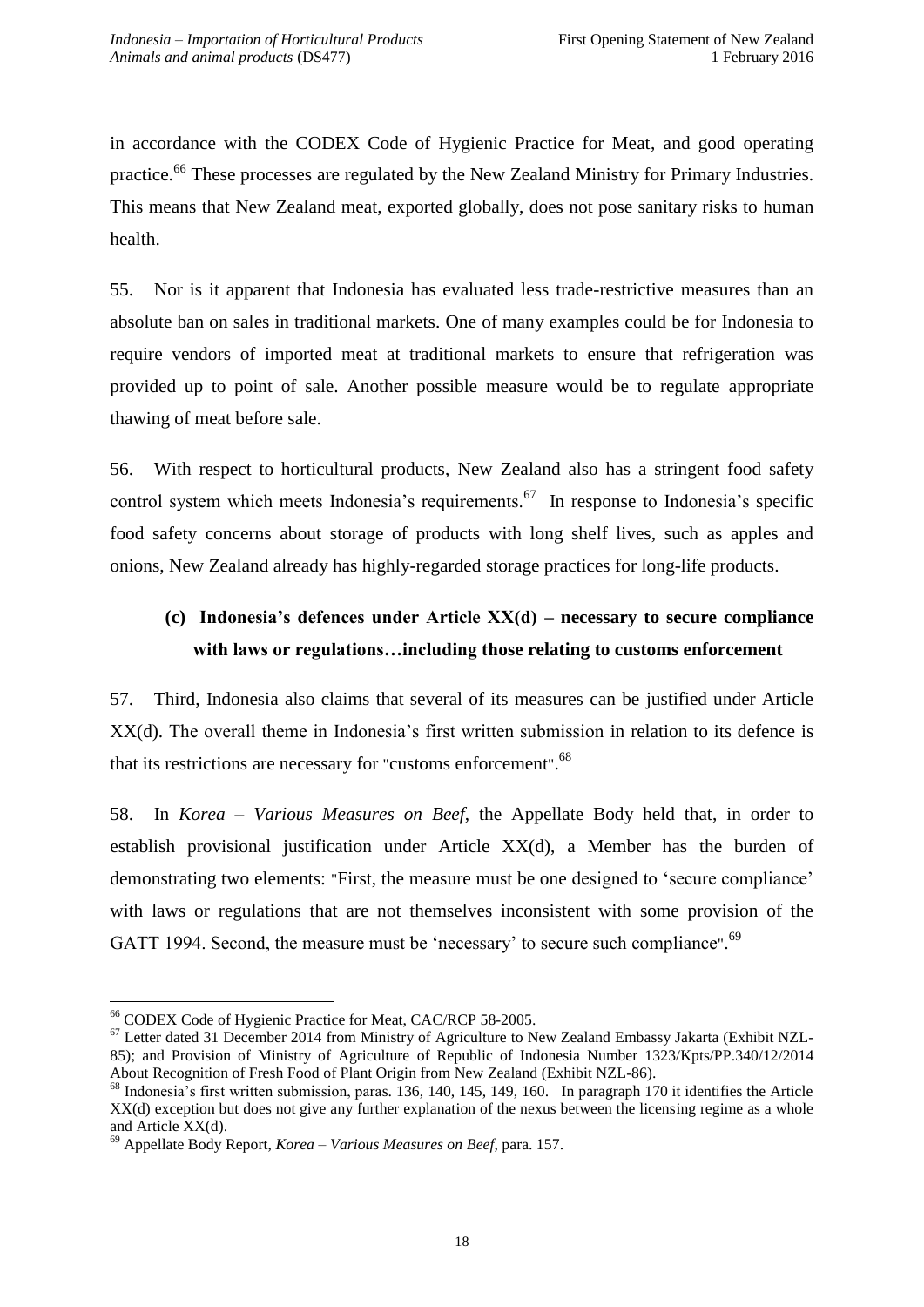59. Indonesia has failed to identify the specific customs enforcement laws or regulations it claims its restrictions are designed to secure compliance with. Furthermore, Indonesia has provided no information that would allow the Panel to assess whether such laws or regulations are themselves consistent with the GATT 1994, or to what extent the restrictions are "necessary" to secure compliance with such laws or regulations.

60. Indeed, at times, Indonesia appears to claim that its measures are necessary to secure compliance with the import licencing regime itself.<sup>70</sup> As New Zealand has demonstrated, Indonesia's import licencing regime is inconsistent with the WTO Agreement, so measures for its compliance would not qualify under Article  $XX(d)$ .<sup>71</sup>

61. We further note that there is no reference to "customs enforcement" as an objective in Indonesia's laws and regulations themselves – nor has this objective been identified when Indonesia notified the relevant measures to the WTO Import Licensing Committee.

62. For all these reasons, New Zealand considers that Indonesia's Article XX(d) defence does not meet the legal standard required, nor does it comply with the requirement in Article 3.2 of the *DSU* that each party identify relevant legal and factual issues at the earliest opportunity so as to provide other parties, including third parties, an opportunity to respond. Indonesia's opportunity to provide this information was in its first written submission.

# *4. Indonesia's import licensing regimes are not "automatic"*

63. Finally, Indonesia has argued that its import licensing regimes are "automatic import licensing procedures" because every application is granted and therefore, "by definition", the regime is excluded from the scope of Article 4.2 of the Agreement on Agriculture.<sup>72</sup> That argument fails on two grounds.

64. First, the measures at issue have *all* been identified by the complainants as quantitative import restrictions, which clearly fall within the scope of the footnote of Article 4.2.

 $\overline{a}$  $70$  Indonesia's first written submission, para. 136.

<sup>71</sup> See Panel Report, *China – Auto Parts* at para. 7.296.

 $72$  Indonesia first written submission, para. 51.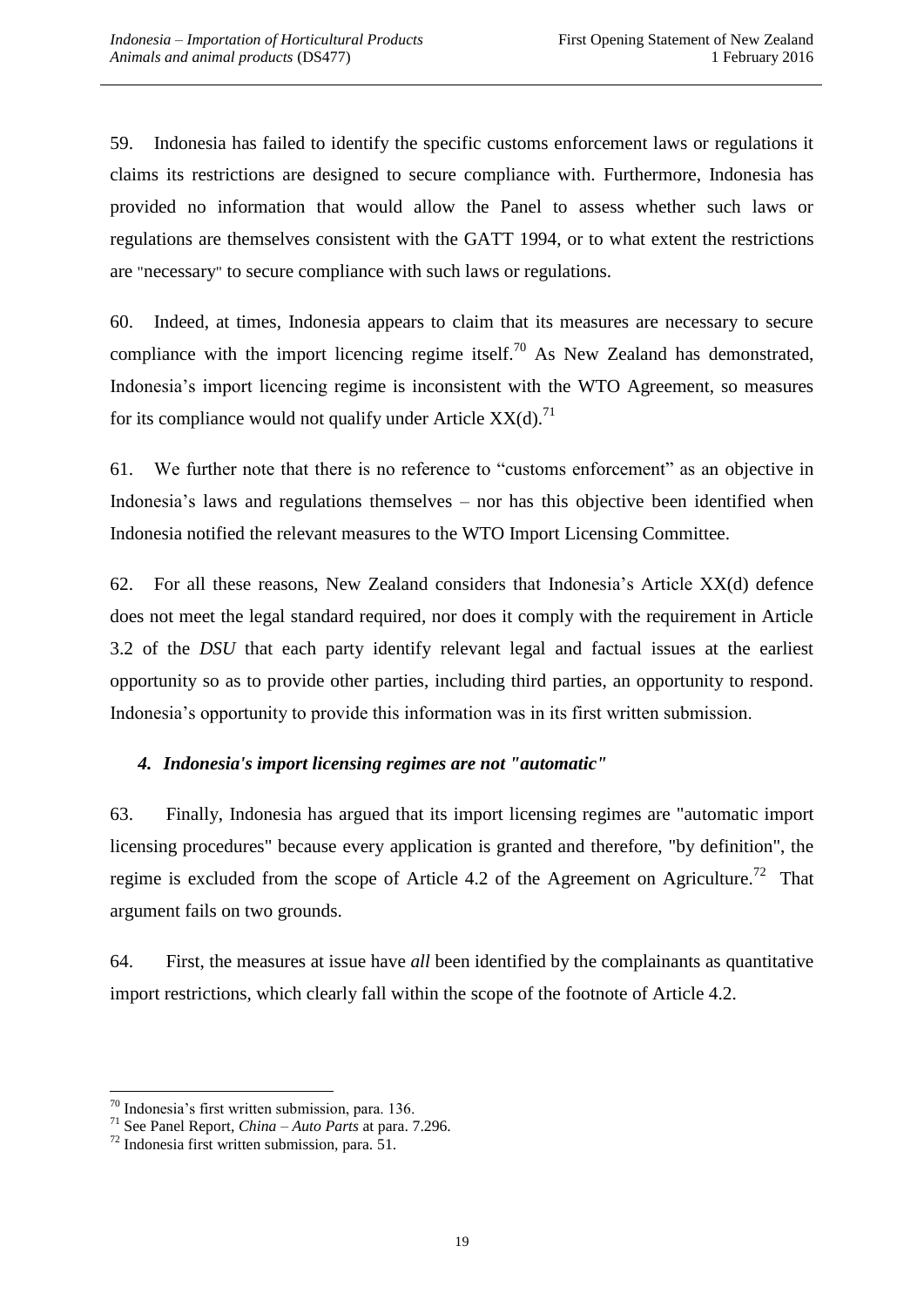65. Second, none of these measures meet the requirements for "automatic" licensing. Under Article 2.1 of the Agreement on Import Licensing Procedures, automatic import licensing is not only import licensing where approval of the application is granted in all cases, but also where it is administered so as not to have trade-restricting effects. Those effects are deemed to exist – as is the case here – when applications for licences cannot be submitted on any working day. The import licensing procedures are therefore not automatic and do not fall outside the scope of Article 4.2.

## **V. CONCLUSION**

66. Thank you for your attention. For the all reasons outlined today, New Zealand submits that Indonesia's measures are inconsistent with its obligations under the WTO Agreements.

67. We look forward to answering any questions that you may have.